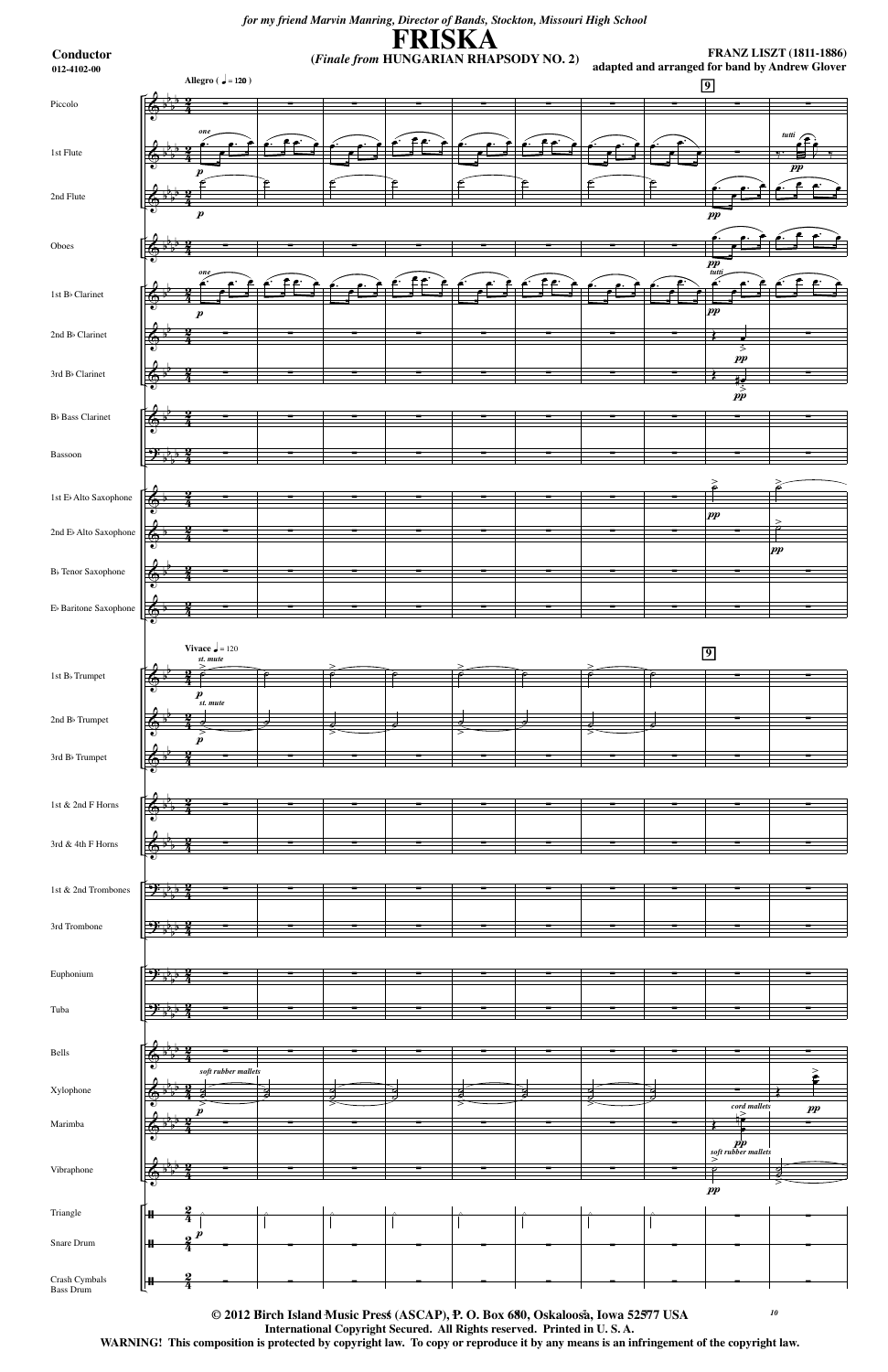| Picc.                                                                         |                            |                          |                                                                                                                                                                                                                                                                                                                                                                                                                      |                          |          |                           |        |                      |                                                                                                                                                                                                                                                                                                                                 |  |                                                                                                                                                                                                                                                                                                                                                                                              |
|-------------------------------------------------------------------------------|----------------------------|--------------------------|----------------------------------------------------------------------------------------------------------------------------------------------------------------------------------------------------------------------------------------------------------------------------------------------------------------------------------------------------------------------------------------------------------------------|--------------------------|----------|---------------------------|--------|----------------------|---------------------------------------------------------------------------------------------------------------------------------------------------------------------------------------------------------------------------------------------------------------------------------------------------------------------------------|--|----------------------------------------------------------------------------------------------------------------------------------------------------------------------------------------------------------------------------------------------------------------------------------------------------------------------------------------------------------------------------------------------|
|                                                                               |                            |                          |                                                                                                                                                                                                                                                                                                                                                                                                                      |                          |          |                           |        |                      |                                                                                                                                                                                                                                                                                                                                 |  |                                                                                                                                                                                                                                                                                                                                                                                              |
|                                                                               |                            |                          |                                                                                                                                                                                                                                                                                                                                                                                                                      |                          |          |                           |        |                      |                                                                                                                                                                                                                                                                                                                                 |  |                                                                                                                                                                                                                                                                                                                                                                                              |
|                                                                               |                            |                          |                                                                                                                                                                                                                                                                                                                                                                                                                      |                          |          |                           |        |                      |                                                                                                                                                                                                                                                                                                                                 |  |                                                                                                                                                                                                                                                                                                                                                                                              |
| $1\rm st$ Fl.                                                                 |                            | $\overline{\phantom{a}}$ |                                                                                                                                                                                                                                                                                                                                                                                                                      |                          |          |                           |        |                      | $\frac{1}{2}$ , $\frac{1}{2}$ , $\frac{1}{2}$ , $\frac{1}{2}$ , $\frac{1}{2}$ , $\frac{1}{2}$ , $\frac{1}{2}$ , $\frac{1}{2}$ , $\frac{1}{2}$ , $\frac{1}{2}$ , $\frac{1}{2}$ , $\frac{1}{2}$ , $\frac{1}{2}$ , $\frac{1}{2}$ , $\frac{1}{2}$ , $\frac{1}{2}$ , $\frac{1}{2}$ , $\frac{1}{2}$ , $\frac{1}{2}$ , $\frac{1}{2}$ , |  |                                                                                                                                                                                                                                                                                                                                                                                              |
|                                                                               |                            |                          |                                                                                                                                                                                                                                                                                                                                                                                                                      |                          |          |                           |        |                      |                                                                                                                                                                                                                                                                                                                                 |  |                                                                                                                                                                                                                                                                                                                                                                                              |
|                                                                               |                            |                          |                                                                                                                                                                                                                                                                                                                                                                                                                      |                          |          |                           |        |                      |                                                                                                                                                                                                                                                                                                                                 |  |                                                                                                                                                                                                                                                                                                                                                                                              |
| $2$ nd Fl.                                                                    |                            |                          |                                                                                                                                                                                                                                                                                                                                                                                                                      |                          |          |                           |        |                      |                                                                                                                                                                                                                                                                                                                                 |  |                                                                                                                                                                                                                                                                                                                                                                                              |
|                                                                               |                            |                          |                                                                                                                                                                                                                                                                                                                                                                                                                      |                          |          |                           |        |                      |                                                                                                                                                                                                                                                                                                                                 |  |                                                                                                                                                                                                                                                                                                                                                                                              |
|                                                                               |                            |                          |                                                                                                                                                                                                                                                                                                                                                                                                                      |                          |          |                           |        |                      |                                                                                                                                                                                                                                                                                                                                 |  |                                                                                                                                                                                                                                                                                                                                                                                              |
| Obs.                                                                          |                            |                          |                                                                                                                                                                                                                                                                                                                                                                                                                      |                          |          |                           |        |                      |                                                                                                                                                                                                                                                                                                                                 |  | $\frac{1}{2}$                                                                                                                                                                                                                                                                                                                                                                                |
|                                                                               |                            |                          |                                                                                                                                                                                                                                                                                                                                                                                                                      |                          |          |                           |        |                      |                                                                                                                                                                                                                                                                                                                                 |  |                                                                                                                                                                                                                                                                                                                                                                                              |
|                                                                               |                            |                          |                                                                                                                                                                                                                                                                                                                                                                                                                      |                          |          |                           |        |                      |                                                                                                                                                                                                                                                                                                                                 |  |                                                                                                                                                                                                                                                                                                                                                                                              |
| $1$ st B $\overline{b}$ Cl.                                                   |                            |                          |                                                                                                                                                                                                                                                                                                                                                                                                                      |                          |          |                           |        |                      |                                                                                                                                                                                                                                                                                                                                 |  | $\frac{1}{2} \frac{1}{2} \frac{1}{2} \frac{1}{2} \frac{1}{2} \frac{1}{2} \frac{1}{2} \frac{1}{2} \frac{1}{2} \frac{1}{2} \frac{1}{2} \frac{1}{2} \frac{1}{2} \frac{1}{2} \frac{1}{2} \frac{1}{2} \frac{1}{2} \frac{1}{2} \frac{1}{2} \frac{1}{2} \frac{1}{2} \frac{1}{2} \frac{1}{2} \frac{1}{2} \frac{1}{2} \frac{1}{2} \frac{1}{2} \frac{1}{2} \frac{1}{2} \frac{1}{2} \frac{1}{2} \frac{$ |
|                                                                               |                            |                          |                                                                                                                                                                                                                                                                                                                                                                                                                      |                          |          |                           |        |                      |                                                                                                                                                                                                                                                                                                                                 |  |                                                                                                                                                                                                                                                                                                                                                                                              |
|                                                                               |                            |                          |                                                                                                                                                                                                                                                                                                                                                                                                                      |                          |          |                           |        |                      |                                                                                                                                                                                                                                                                                                                                 |  |                                                                                                                                                                                                                                                                                                                                                                                              |
|                                                                               |                            |                          |                                                                                                                                                                                                                                                                                                                                                                                                                      |                          |          |                           |        |                      |                                                                                                                                                                                                                                                                                                                                 |  |                                                                                                                                                                                                                                                                                                                                                                                              |
| 2nd B <sub>b</sub> Clar.                                                      |                            |                          |                                                                                                                                                                                                                                                                                                                                                                                                                      |                          |          |                           |        |                      |                                                                                                                                                                                                                                                                                                                                 |  |                                                                                                                                                                                                                                                                                                                                                                                              |
|                                                                               |                            |                          |                                                                                                                                                                                                                                                                                                                                                                                                                      |                          |          |                           |        |                      |                                                                                                                                                                                                                                                                                                                                 |  |                                                                                                                                                                                                                                                                                                                                                                                              |
|                                                                               |                            |                          |                                                                                                                                                                                                                                                                                                                                                                                                                      |                          |          |                           |        |                      |                                                                                                                                                                                                                                                                                                                                 |  |                                                                                                                                                                                                                                                                                                                                                                                              |
|                                                                               | 3rd B <sub>b</sub> Clar.   |                          | $\frac{1}{\sqrt{1-\frac{1}{2}}\sqrt{1-\frac{1}{2}}\sqrt{1-\frac{1}{2}}\sqrt{1-\frac{1}{2}}\sqrt{1-\frac{1}{2}}\sqrt{1-\frac{1}{2}}\sqrt{1-\frac{1}{2}}\sqrt{1-\frac{1}{2}}\sqrt{1-\frac{1}{2}}\sqrt{1-\frac{1}{2}}\sqrt{1-\frac{1}{2}}\sqrt{1-\frac{1}{2}}\sqrt{1-\frac{1}{2}}\sqrt{1-\frac{1}{2}}\sqrt{1-\frac{1}{2}}\sqrt{1-\frac{1}{2}}\sqrt{1-\frac{1}{2}}\sqrt{1-\frac{1}{2}}\sqrt{1-\frac{1}{2}}\sqrt{1-\frac$ | $\frac{1}{2}$            |          | $\overrightarrow{ }$<br>妻 |        | $\overrightarrow{ }$ | $\frac{1}{\sqrt{2}}$                                                                                                                                                                                                                                                                                                            |  |                                                                                                                                                                                                                                                                                                                                                                                              |
|                                                                               |                            |                          |                                                                                                                                                                                                                                                                                                                                                                                                                      |                          |          |                           |        |                      |                                                                                                                                                                                                                                                                                                                                 |  |                                                                                                                                                                                                                                                                                                                                                                                              |
|                                                                               |                            |                          |                                                                                                                                                                                                                                                                                                                                                                                                                      |                          |          |                           |        |                      |                                                                                                                                                                                                                                                                                                                                 |  |                                                                                                                                                                                                                                                                                                                                                                                              |
| $\,$ B. Cl.                                                                   |                            |                          |                                                                                                                                                                                                                                                                                                                                                                                                                      |                          |          |                           |        |                      |                                                                                                                                                                                                                                                                                                                                 |  |                                                                                                                                                                                                                                                                                                                                                                                              |
|                                                                               |                            |                          |                                                                                                                                                                                                                                                                                                                                                                                                                      |                          |          |                           |        |                      |                                                                                                                                                                                                                                                                                                                                 |  |                                                                                                                                                                                                                                                                                                                                                                                              |
|                                                                               |                            |                          |                                                                                                                                                                                                                                                                                                                                                                                                                      |                          |          |                           |        |                      |                                                                                                                                                                                                                                                                                                                                 |  |                                                                                                                                                                                                                                                                                                                                                                                              |
| Bsn.                                                                          | $\mathbf{P}:\mathbf{P}$    |                          |                                                                                                                                                                                                                                                                                                                                                                                                                      |                          |          |                           |        |                      |                                                                                                                                                                                                                                                                                                                                 |  |                                                                                                                                                                                                                                                                                                                                                                                              |
|                                                                               |                            |                          |                                                                                                                                                                                                                                                                                                                                                                                                                      |                          |          |                           |        |                      |                                                                                                                                                                                                                                                                                                                                 |  |                                                                                                                                                                                                                                                                                                                                                                                              |
|                                                                               |                            |                          |                                                                                                                                                                                                                                                                                                                                                                                                                      |                          |          |                           |        |                      |                                                                                                                                                                                                                                                                                                                                 |  |                                                                                                                                                                                                                                                                                                                                                                                              |
| $1st$ A. Sax. $\,$                                                            |                            |                          |                                                                                                                                                                                                                                                                                                                                                                                                                      |                          |          |                           |        |                      |                                                                                                                                                                                                                                                                                                                                 |  |                                                                                                                                                                                                                                                                                                                                                                                              |
|                                                                               |                            |                          |                                                                                                                                                                                                                                                                                                                                                                                                                      |                          |          |                           |        |                      |                                                                                                                                                                                                                                                                                                                                 |  |                                                                                                                                                                                                                                                                                                                                                                                              |
| $2{\rm nd}$ A. Sax.                                                           |                            | $\blacksquare$           | $\frac{1}{\frac{1}{2}}$                                                                                                                                                                                                                                                                                                                                                                                              | $\overline{\phantom{0}}$ |          |                           |        |                      | т                                                                                                                                                                                                                                                                                                                               |  |                                                                                                                                                                                                                                                                                                                                                                                              |
|                                                                               |                            |                          |                                                                                                                                                                                                                                                                                                                                                                                                                      |                          |          |                           |        |                      |                                                                                                                                                                                                                                                                                                                                 |  |                                                                                                                                                                                                                                                                                                                                                                                              |
|                                                                               |                            |                          |                                                                                                                                                                                                                                                                                                                                                                                                                      |                          |          |                           |        | $\boldsymbol{p}$     |                                                                                                                                                                                                                                                                                                                                 |  |                                                                                                                                                                                                                                                                                                                                                                                              |
| Ten. Sax.                                                                     | $\mathbb{Z}^{\frac{1}{p}}$ | $\overline{\phantom{a}}$ | $\overline{\phantom{a}}$                                                                                                                                                                                                                                                                                                                                                                                             | $\overline{\phantom{0}}$ | $\equiv$ |                           |        |                      |                                                                                                                                                                                                                                                                                                                                 |  |                                                                                                                                                                                                                                                                                                                                                                                              |
|                                                                               | ∙                          |                          |                                                                                                                                                                                                                                                                                                                                                                                                                      |                          |          |                           |        |                      |                                                                                                                                                                                                                                                                                                                                 |  |                                                                                                                                                                                                                                                                                                                                                                                              |
| Bari. Sax.                                                                    |                            |                          |                                                                                                                                                                                                                                                                                                                                                                                                                      |                          |          |                           |        |                      |                                                                                                                                                                                                                                                                                                                                 |  |                                                                                                                                                                                                                                                                                                                                                                                              |
|                                                                               |                            |                          |                                                                                                                                                                                                                                                                                                                                                                                                                      |                          |          |                           |        |                      |                                                                                                                                                                                                                                                                                                                                 |  |                                                                                                                                                                                                                                                                                                                                                                                              |
|                                                                               |                            |                          |                                                                                                                                                                                                                                                                                                                                                                                                                      |                          |          |                           |        |                      |                                                                                                                                                                                                                                                                                                                                 |  |                                                                                                                                                                                                                                                                                                                                                                                              |
|                                                                               |                            |                          |                                                                                                                                                                                                                                                                                                                                                                                                                      |                          |          |                           |        |                      |                                                                                                                                                                                                                                                                                                                                 |  |                                                                                                                                                                                                                                                                                                                                                                                              |
|                                                                               |                            |                          |                                                                                                                                                                                                                                                                                                                                                                                                                      |                          |          |                           |        | 17                   |                                                                                                                                                                                                                                                                                                                                 |  |                                                                                                                                                                                                                                                                                                                                                                                              |
| 1st B $\flat$ Trpt.                                                           |                            |                          |                                                                                                                                                                                                                                                                                                                                                                                                                      |                          |          |                           |        |                      |                                                                                                                                                                                                                                                                                                                                 |  |                                                                                                                                                                                                                                                                                                                                                                                              |
|                                                                               |                            |                          |                                                                                                                                                                                                                                                                                                                                                                                                                      |                          |          |                           |        |                      |                                                                                                                                                                                                                                                                                                                                 |  |                                                                                                                                                                                                                                                                                                                                                                                              |
| 2nd $B$ <sup>b</sup> Trpt.                                                    |                            |                          |                                                                                                                                                                                                                                                                                                                                                                                                                      |                          |          |                           |        |                      |                                                                                                                                                                                                                                                                                                                                 |  |                                                                                                                                                                                                                                                                                                                                                                                              |
|                                                                               |                            |                          |                                                                                                                                                                                                                                                                                                                                                                                                                      |                          |          |                           |        |                      |                                                                                                                                                                                                                                                                                                                                 |  |                                                                                                                                                                                                                                                                                                                                                                                              |
|                                                                               |                            |                          |                                                                                                                                                                                                                                                                                                                                                                                                                      |                          |          |                           |        |                      |                                                                                                                                                                                                                                                                                                                                 |  |                                                                                                                                                                                                                                                                                                                                                                                              |
| $3\mathrm{rd}\ \mathrm{B}$ ) Trpt.                                            |                            |                          |                                                                                                                                                                                                                                                                                                                                                                                                                      |                          |          |                           |        |                      |                                                                                                                                                                                                                                                                                                                                 |  |                                                                                                                                                                                                                                                                                                                                                                                              |
|                                                                               |                            |                          |                                                                                                                                                                                                                                                                                                                                                                                                                      |                          |          |                           |        |                      |                                                                                                                                                                                                                                                                                                                                 |  |                                                                                                                                                                                                                                                                                                                                                                                              |
|                                                                               |                            |                          |                                                                                                                                                                                                                                                                                                                                                                                                                      |                          |          |                           |        |                      |                                                                                                                                                                                                                                                                                                                                 |  |                                                                                                                                                                                                                                                                                                                                                                                              |
| 1st & 2nd<br>F Horns                                                          |                            |                          |                                                                                                                                                                                                                                                                                                                                                                                                                      |                          |          |                           |        |                      |                                                                                                                                                                                                                                                                                                                                 |  |                                                                                                                                                                                                                                                                                                                                                                                              |
|                                                                               |                            |                          |                                                                                                                                                                                                                                                                                                                                                                                                                      |                          |          |                           |        |                      |                                                                                                                                                                                                                                                                                                                                 |  |                                                                                                                                                                                                                                                                                                                                                                                              |
|                                                                               |                            |                          |                                                                                                                                                                                                                                                                                                                                                                                                                      |                          |          |                           |        |                      |                                                                                                                                                                                                                                                                                                                                 |  |                                                                                                                                                                                                                                                                                                                                                                                              |
| $\begin{array}{c} \text{3rd} \ \& \ \text{4th} \\ \text{F Horns} \end{array}$ |                            |                          |                                                                                                                                                                                                                                                                                                                                                                                                                      |                          |          |                           |        |                      |                                                                                                                                                                                                                                                                                                                                 |  |                                                                                                                                                                                                                                                                                                                                                                                              |
|                                                                               |                            |                          |                                                                                                                                                                                                                                                                                                                                                                                                                      |                          |          |                           |        |                      |                                                                                                                                                                                                                                                                                                                                 |  |                                                                                                                                                                                                                                                                                                                                                                                              |
|                                                                               |                            |                          |                                                                                                                                                                                                                                                                                                                                                                                                                      |                          |          |                           |        |                      |                                                                                                                                                                                                                                                                                                                                 |  |                                                                                                                                                                                                                                                                                                                                                                                              |
| $1$ st & $2$ nd<br>Trbs.                                                      |                            |                          |                                                                                                                                                                                                                                                                                                                                                                                                                      |                          |          |                           |        |                      |                                                                                                                                                                                                                                                                                                                                 |  |                                                                                                                                                                                                                                                                                                                                                                                              |
|                                                                               |                            |                          |                                                                                                                                                                                                                                                                                                                                                                                                                      |                          |          |                           |        |                      |                                                                                                                                                                                                                                                                                                                                 |  |                                                                                                                                                                                                                                                                                                                                                                                              |
| 3rd Trb.                                                                      |                            |                          |                                                                                                                                                                                                                                                                                                                                                                                                                      |                          |          |                           |        |                      |                                                                                                                                                                                                                                                                                                                                 |  |                                                                                                                                                                                                                                                                                                                                                                                              |
|                                                                               |                            |                          |                                                                                                                                                                                                                                                                                                                                                                                                                      |                          |          |                           |        |                      |                                                                                                                                                                                                                                                                                                                                 |  |                                                                                                                                                                                                                                                                                                                                                                                              |
|                                                                               |                            |                          |                                                                                                                                                                                                                                                                                                                                                                                                                      |                          |          |                           |        |                      |                                                                                                                                                                                                                                                                                                                                 |  |                                                                                                                                                                                                                                                                                                                                                                                              |
| Euph.                                                                         |                            |                          |                                                                                                                                                                                                                                                                                                                                                                                                                      |                          |          |                           |        |                      |                                                                                                                                                                                                                                                                                                                                 |  |                                                                                                                                                                                                                                                                                                                                                                                              |
|                                                                               |                            |                          |                                                                                                                                                                                                                                                                                                                                                                                                                      |                          |          |                           |        |                      |                                                                                                                                                                                                                                                                                                                                 |  |                                                                                                                                                                                                                                                                                                                                                                                              |
|                                                                               |                            |                          |                                                                                                                                                                                                                                                                                                                                                                                                                      |                          |          |                           |        |                      |                                                                                                                                                                                                                                                                                                                                 |  |                                                                                                                                                                                                                                                                                                                                                                                              |
| Tuba                                                                          |                            |                          |                                                                                                                                                                                                                                                                                                                                                                                                                      |                          |          |                           |        |                      |                                                                                                                                                                                                                                                                                                                                 |  |                                                                                                                                                                                                                                                                                                                                                                                              |
|                                                                               |                            |                          |                                                                                                                                                                                                                                                                                                                                                                                                                      |                          |          |                           |        |                      |                                                                                                                                                                                                                                                                                                                                 |  |                                                                                                                                                                                                                                                                                                                                                                                              |
|                                                                               |                            |                          |                                                                                                                                                                                                                                                                                                                                                                                                                      |                          |          |                           |        |                      |                                                                                                                                                                                                                                                                                                                                 |  |                                                                                                                                                                                                                                                                                                                                                                                              |
| Bls.                                                                          |                            |                          |                                                                                                                                                                                                                                                                                                                                                                                                                      |                          |          |                           |        |                      |                                                                                                                                                                                                                                                                                                                                 |  |                                                                                                                                                                                                                                                                                                                                                                                              |
|                                                                               |                            |                          |                                                                                                                                                                                                                                                                                                                                                                                                                      |                          |          |                           |        |                      |                                                                                                                                                                                                                                                                                                                                 |  |                                                                                                                                                                                                                                                                                                                                                                                              |
|                                                                               |                            |                          | $\geq$                                                                                                                                                                                                                                                                                                                                                                                                               |                          | $\geq$   |                           | $\geq$ |                      | $\geq$                                                                                                                                                                                                                                                                                                                          |  | $\geq$                                                                                                                                                                                                                                                                                                                                                                                       |
| Xyl.                                                                          |                            |                          |                                                                                                                                                                                                                                                                                                                                                                                                                      |                          |          |                           |        |                      |                                                                                                                                                                                                                                                                                                                                 |  |                                                                                                                                                                                                                                                                                                                                                                                              |
|                                                                               |                            |                          |                                                                                                                                                                                                                                                                                                                                                                                                                      |                          |          |                           |        |                      |                                                                                                                                                                                                                                                                                                                                 |  |                                                                                                                                                                                                                                                                                                                                                                                              |
| Mrb.                                                                          |                            |                          |                                                                                                                                                                                                                                                                                                                                                                                                                      |                          |          |                           |        |                      |                                                                                                                                                                                                                                                                                                                                 |  |                                                                                                                                                                                                                                                                                                                                                                                              |
|                                                                               |                            |                          |                                                                                                                                                                                                                                                                                                                                                                                                                      |                          |          |                           |        |                      |                                                                                                                                                                                                                                                                                                                                 |  |                                                                                                                                                                                                                                                                                                                                                                                              |
|                                                                               |                            |                          |                                                                                                                                                                                                                                                                                                                                                                                                                      |                          |          |                           |        | $\vec{p}$            |                                                                                                                                                                                                                                                                                                                                 |  |                                                                                                                                                                                                                                                                                                                                                                                              |
| Vib.                                                                          |                            |                          |                                                                                                                                                                                                                                                                                                                                                                                                                      |                          |          |                           |        |                      |                                                                                                                                                                                                                                                                                                                                 |  |                                                                                                                                                                                                                                                                                                                                                                                              |
|                                                                               |                            |                          |                                                                                                                                                                                                                                                                                                                                                                                                                      |                          |          |                           |        | ○<br>d               |                                                                                                                                                                                                                                                                                                                                 |  |                                                                                                                                                                                                                                                                                                                                                                                              |
|                                                                               |                            |                          |                                                                                                                                                                                                                                                                                                                                                                                                                      |                          |          |                           |        | $\boldsymbol{p}$     |                                                                                                                                                                                                                                                                                                                                 |  |                                                                                                                                                                                                                                                                                                                                                                                              |
| Trgl.                                                                         |                            |                          |                                                                                                                                                                                                                                                                                                                                                                                                                      |                          |          |                           |        |                      |                                                                                                                                                                                                                                                                                                                                 |  |                                                                                                                                                                                                                                                                                                                                                                                              |
|                                                                               |                            |                          |                                                                                                                                                                                                                                                                                                                                                                                                                      |                          |          |                           |        |                      |                                                                                                                                                                                                                                                                                                                                 |  |                                                                                                                                                                                                                                                                                                                                                                                              |
|                                                                               |                            |                          |                                                                                                                                                                                                                                                                                                                                                                                                                      |                          |          |                           |        |                      |                                                                                                                                                                                                                                                                                                                                 |  |                                                                                                                                                                                                                                                                                                                                                                                              |
| S.Dr.                                                                         |                            |                          |                                                                                                                                                                                                                                                                                                                                                                                                                      |                          |          |                           |        |                      |                                                                                                                                                                                                                                                                                                                                 |  |                                                                                                                                                                                                                                                                                                                                                                                              |
|                                                                               |                            |                          |                                                                                                                                                                                                                                                                                                                                                                                                                      |                          |          |                           |        |                      |                                                                                                                                                                                                                                                                                                                                 |  |                                                                                                                                                                                                                                                                                                                                                                                              |
|                                                                               |                            |                          |                                                                                                                                                                                                                                                                                                                                                                                                                      |                          |          |                           |        |                      |                                                                                                                                                                                                                                                                                                                                 |  |                                                                                                                                                                                                                                                                                                                                                                                              |
|                                                                               |                            |                          |                                                                                                                                                                                                                                                                                                                                                                                                                      |                          |          |                           |        |                      |                                                                                                                                                                                                                                                                                                                                 |  |                                                                                                                                                                                                                                                                                                                                                                                              |
| Cr. Cym.<br>B. Dr.                                                            |                            |                          |                                                                                                                                                                                                                                                                                                                                                                                                                      |                          |          |                           |        |                      |                                                                                                                                                                                                                                                                                                                                 |  |                                                                                                                                                                                                                                                                                                                                                                                              |



*- 2 -*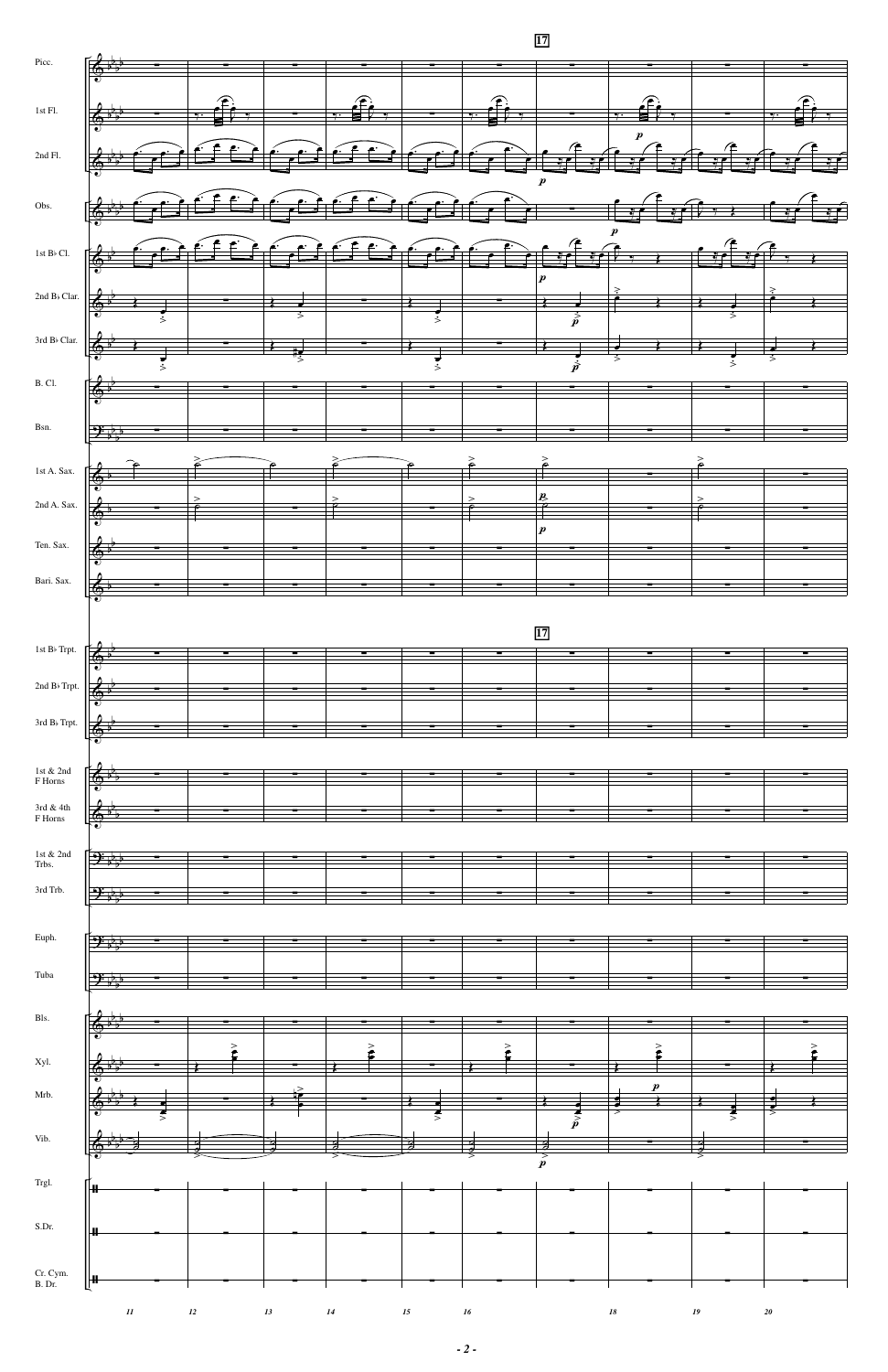

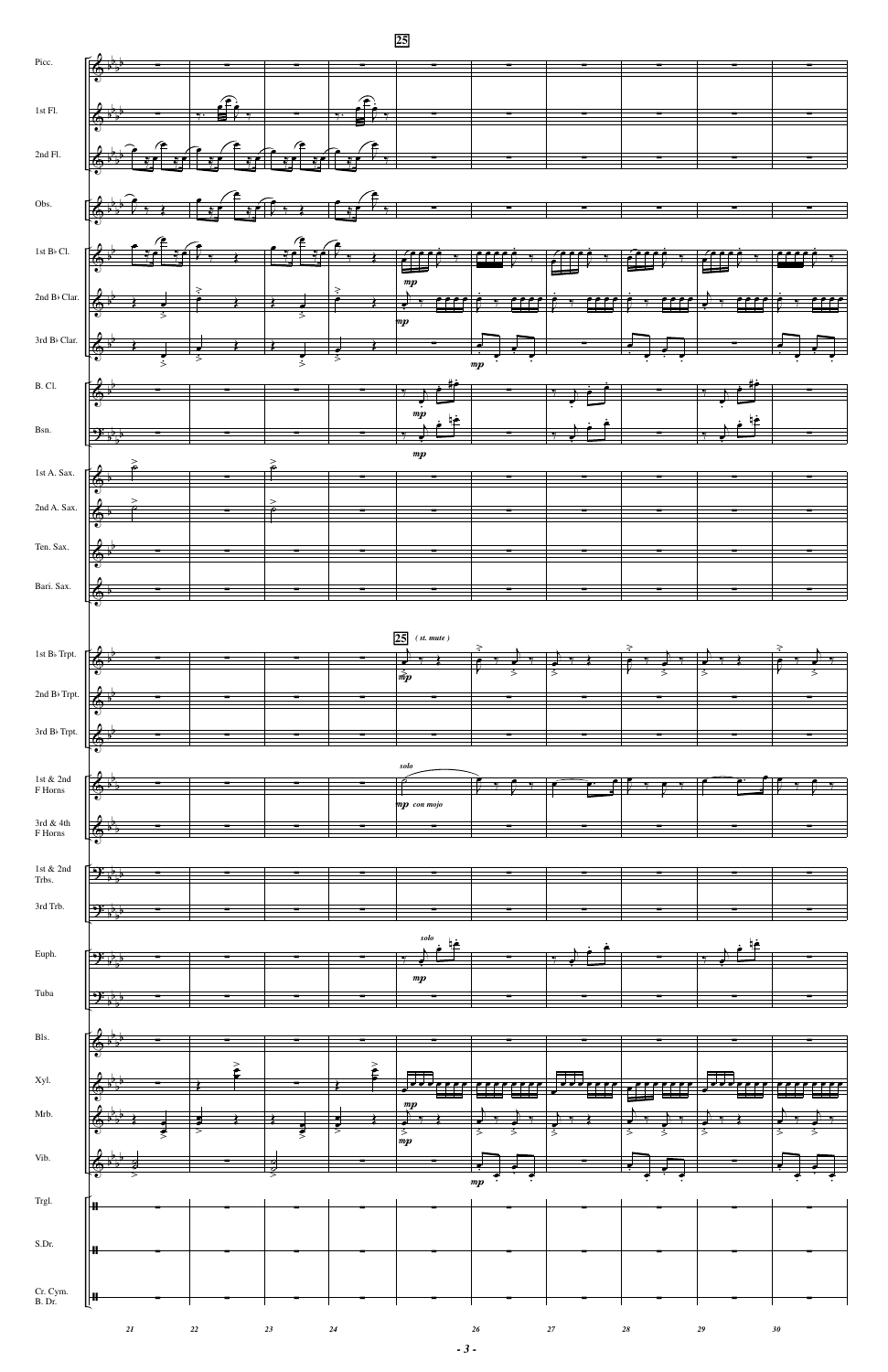



*- 4 -*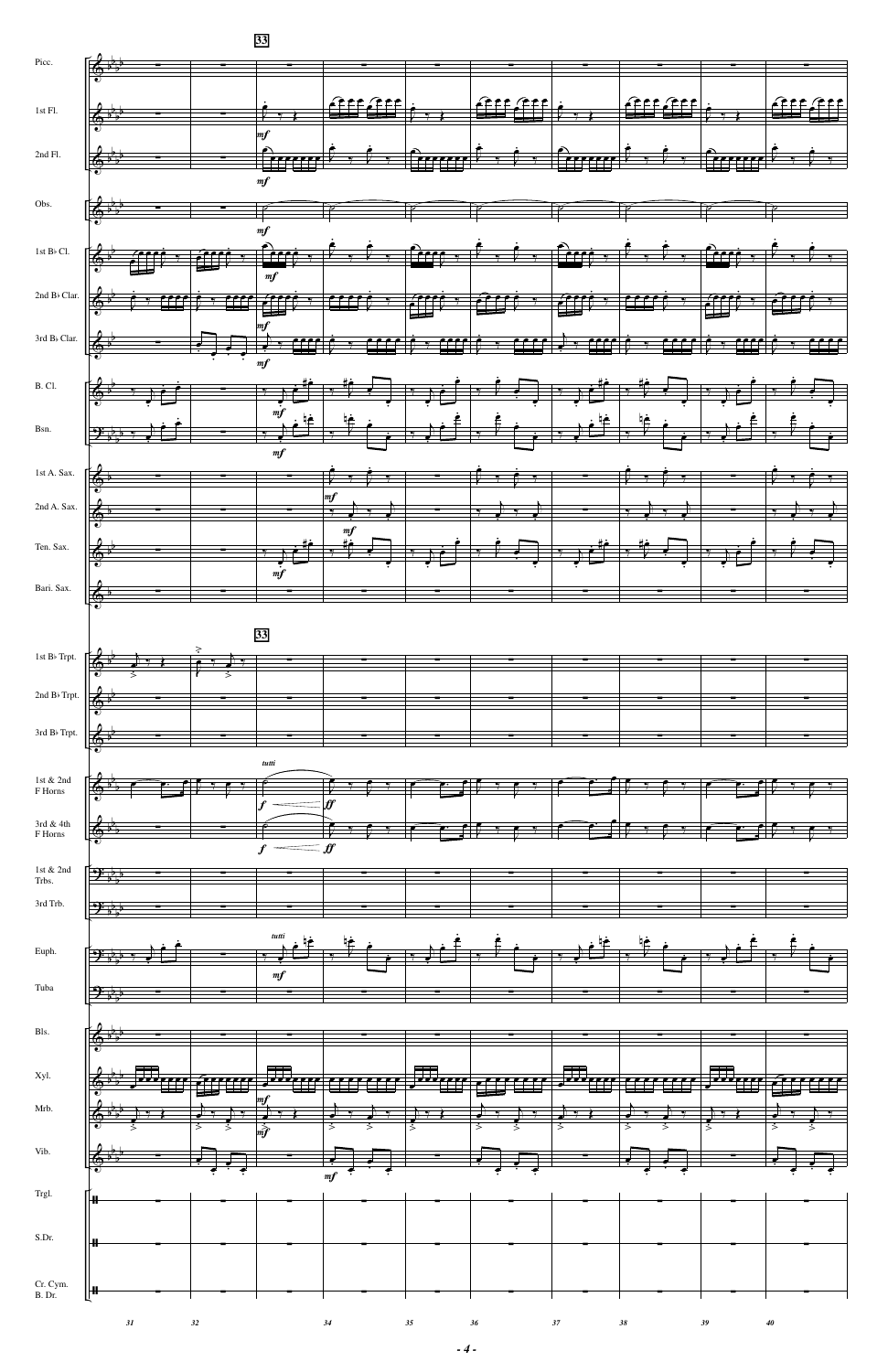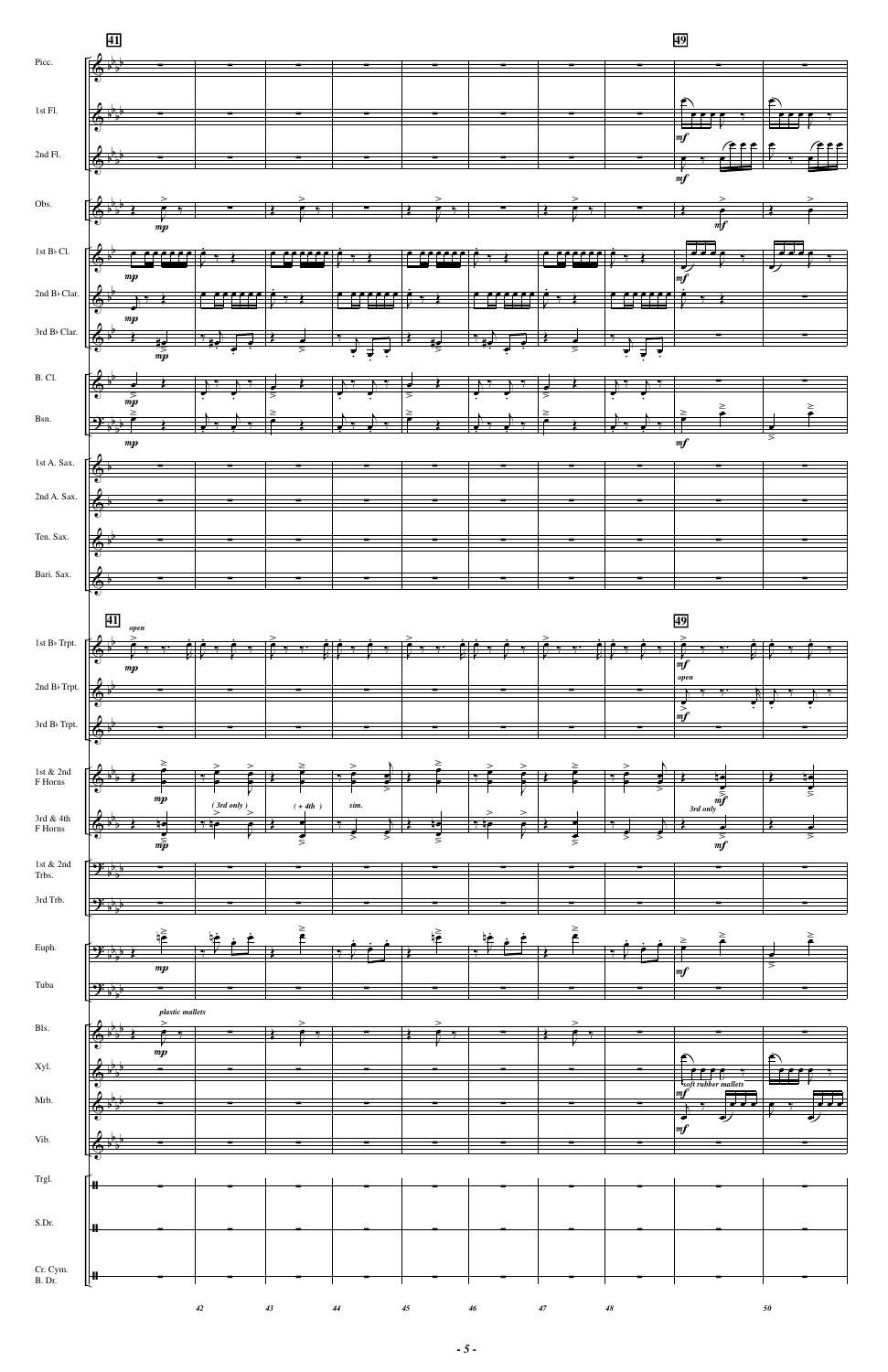

*- 6 -*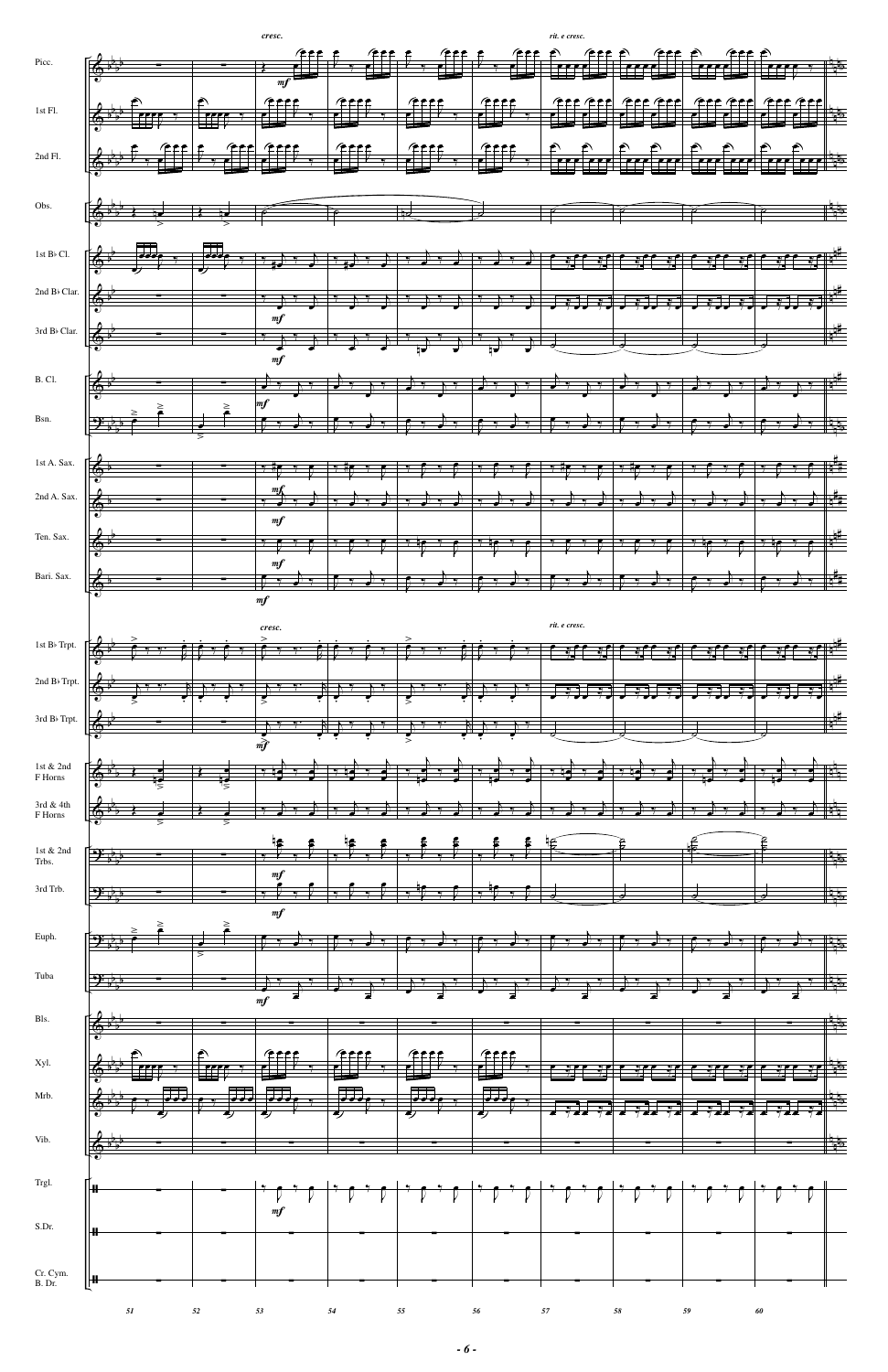

*- 7 -*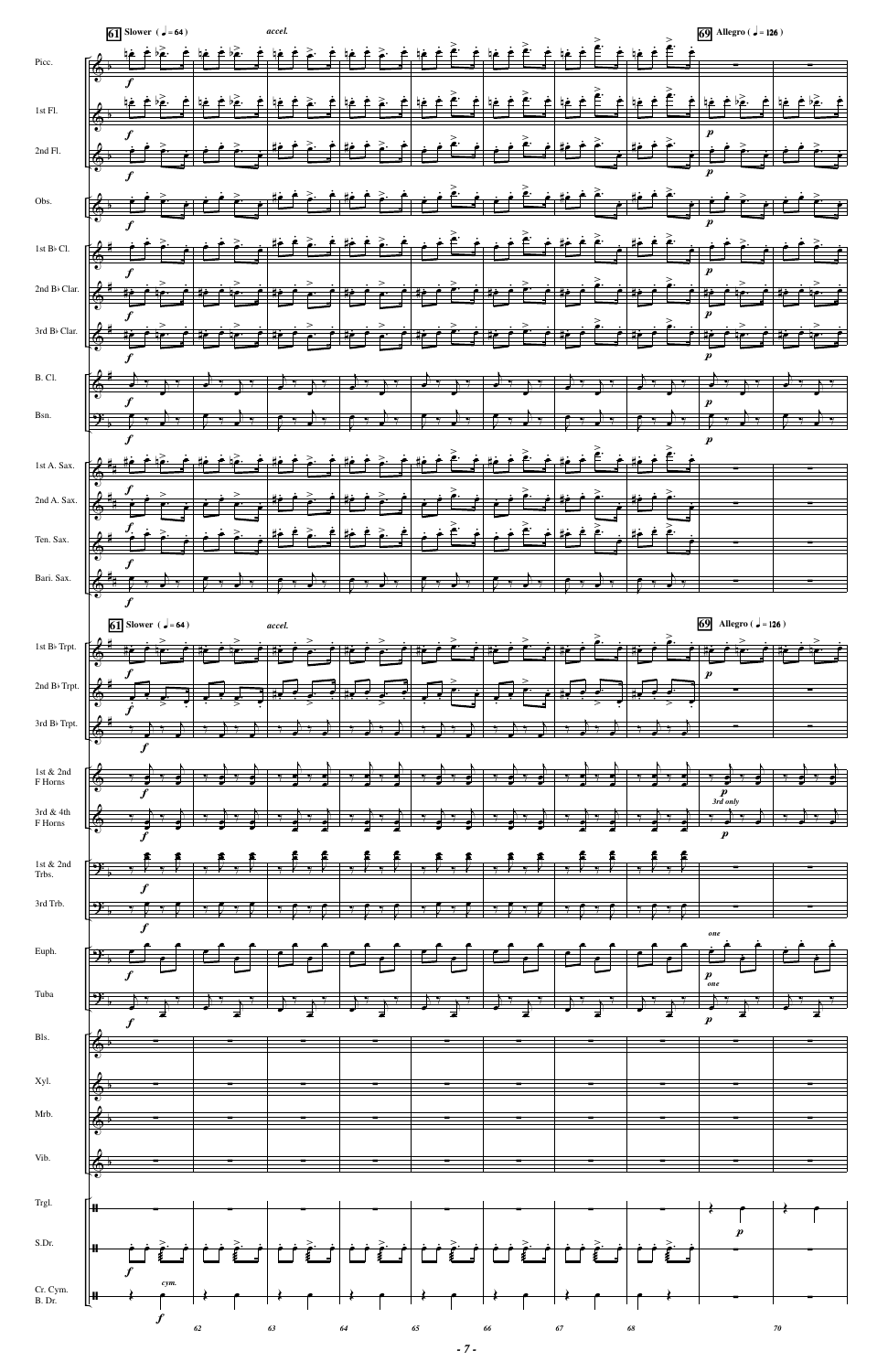

-  $\boldsymbol{8}$  -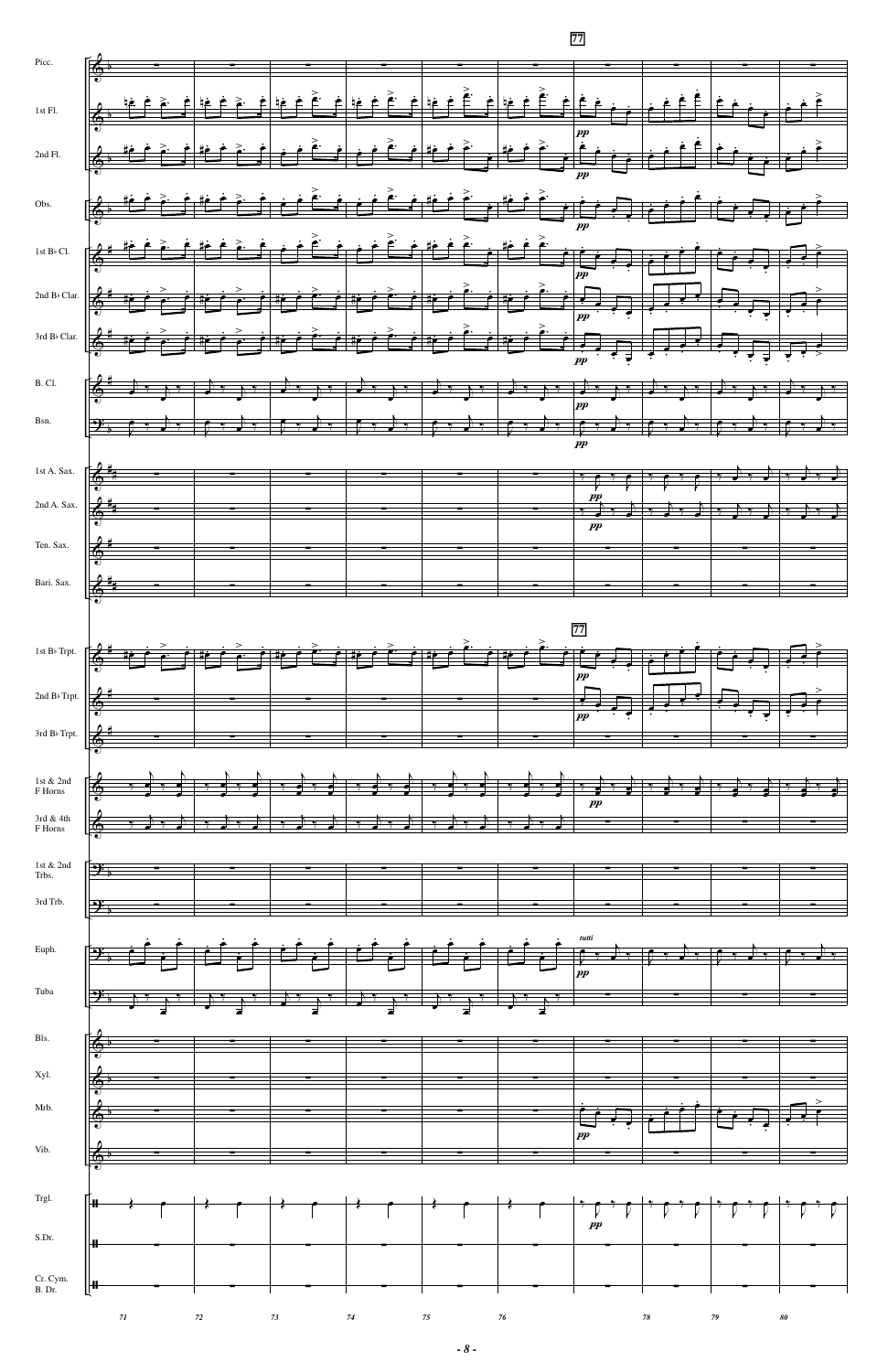b

Tuba

∑

∑

∑

∑





∑

**85**

∑

∑

∑

∑

∑

∑

∑

<u> 9:</u>

*- 9 -*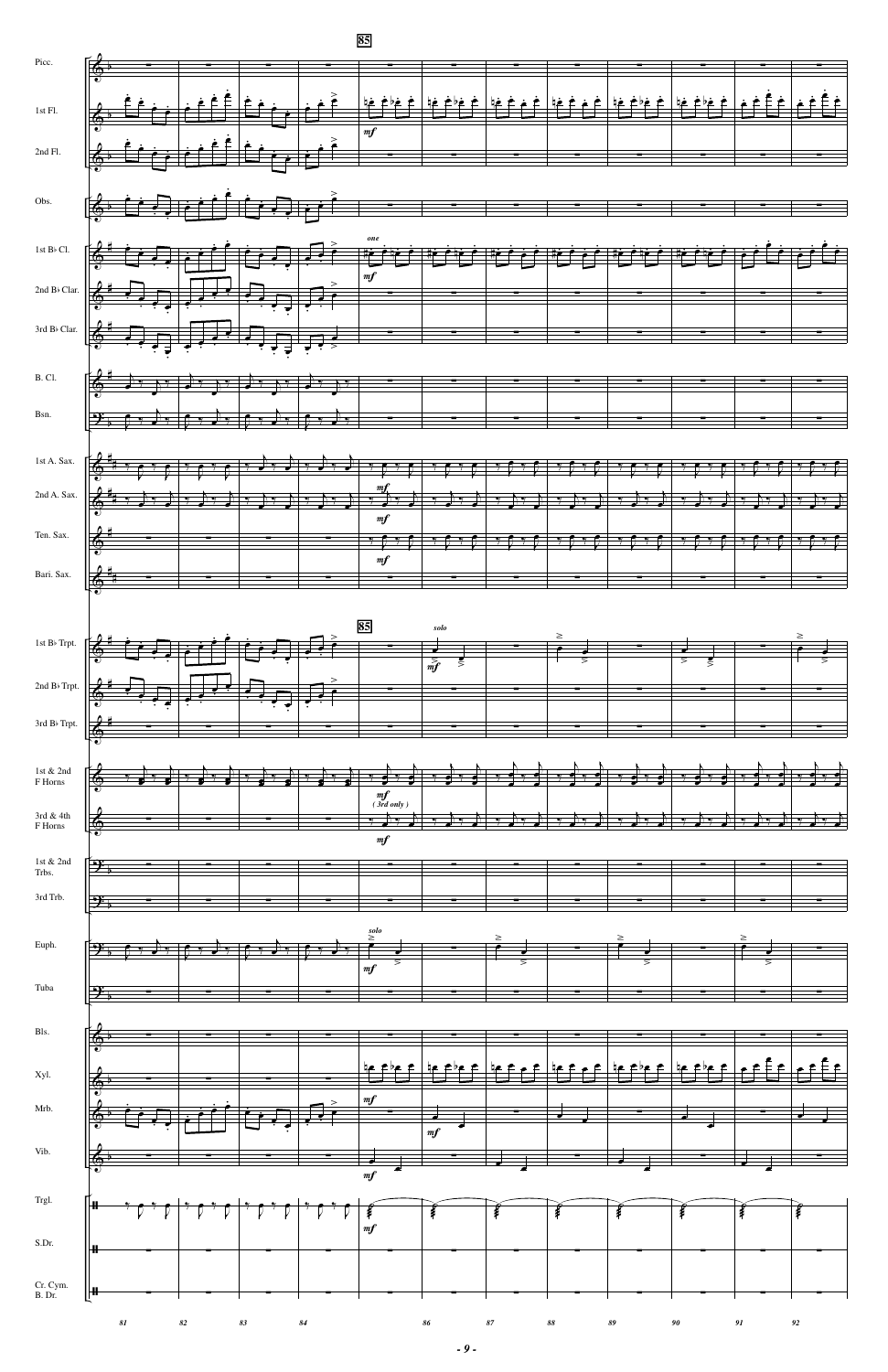

*- 10 -*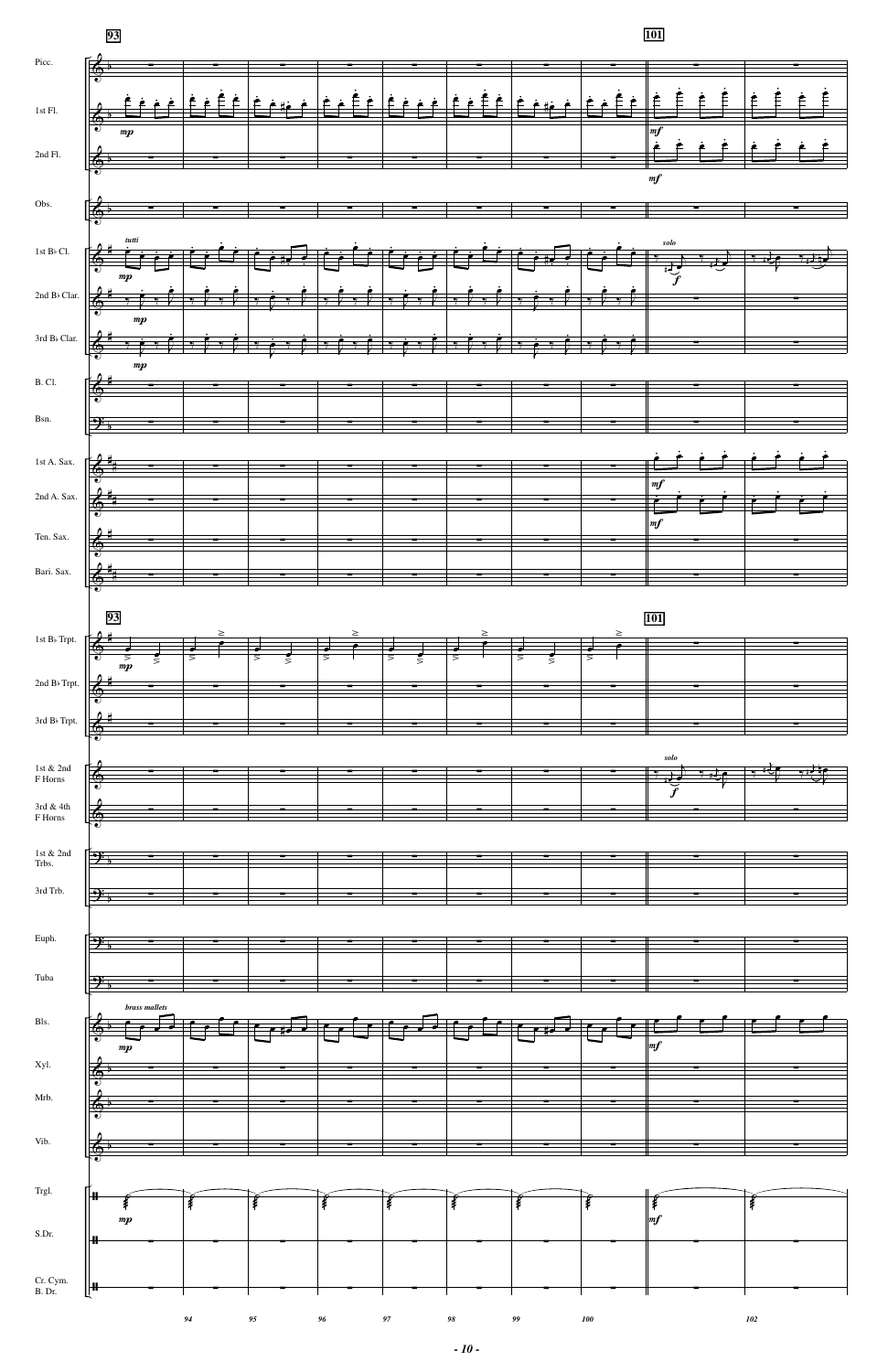



 $\hbox{-}11\hbox{-}$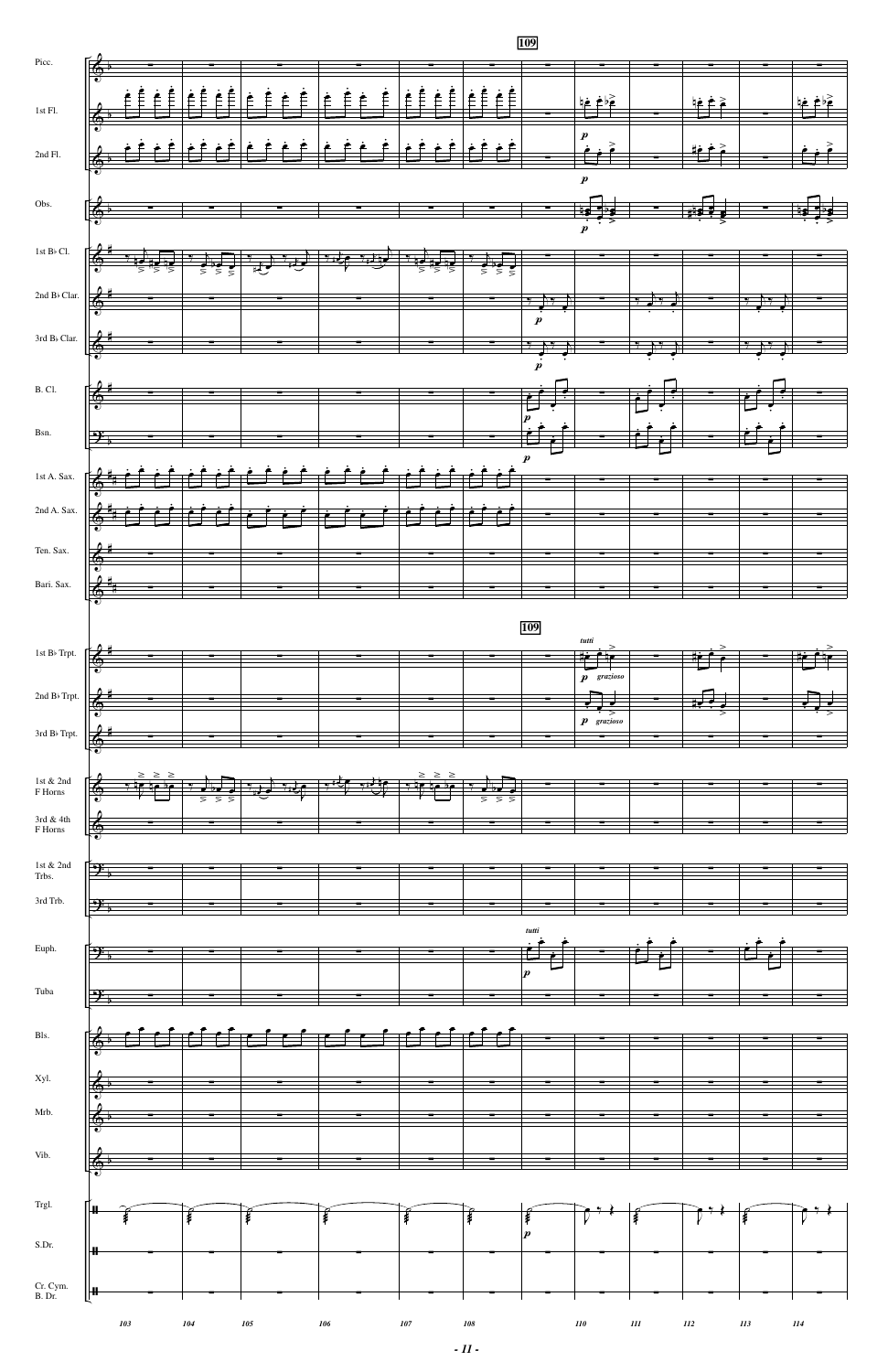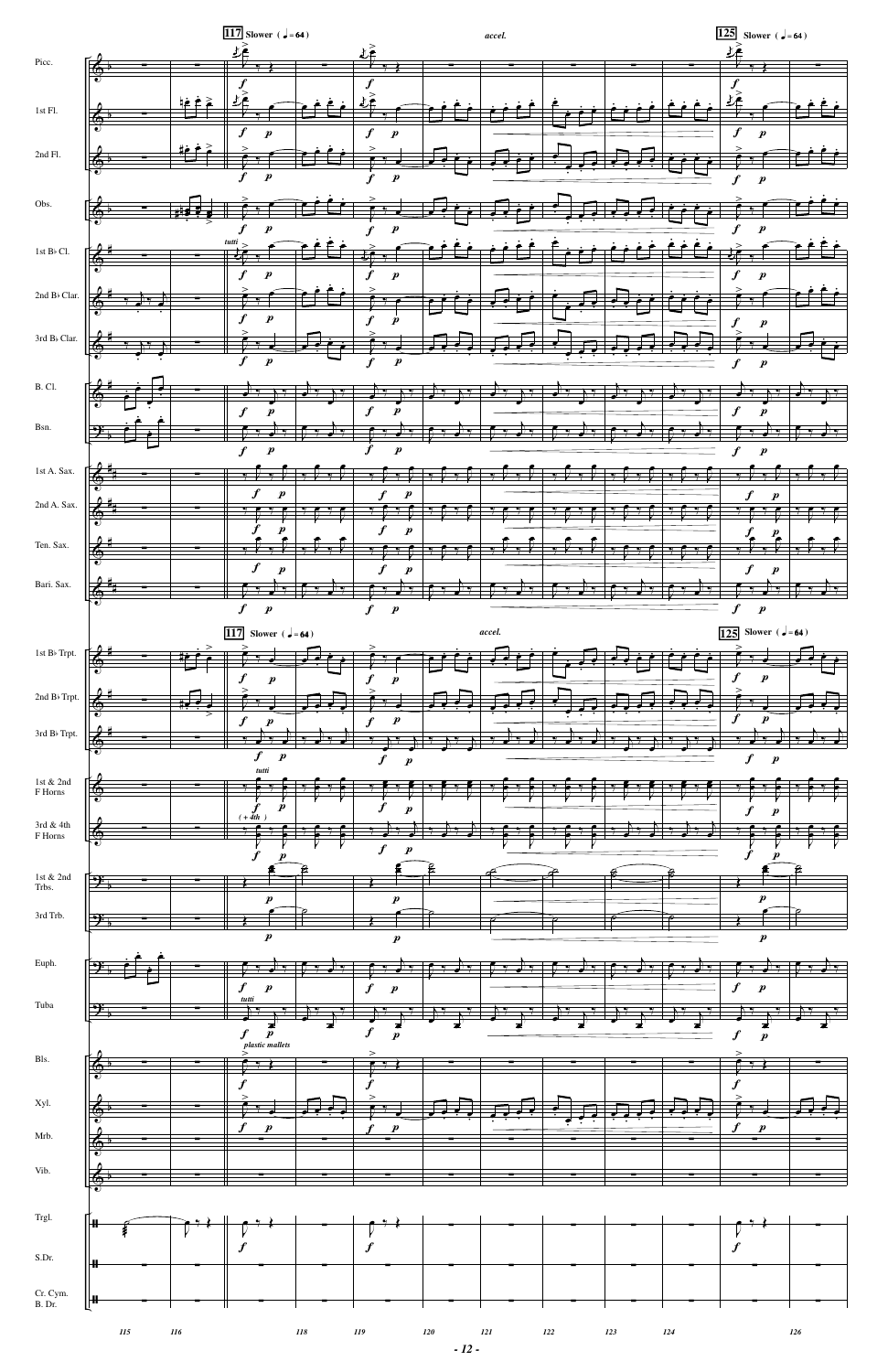

*- 13 -*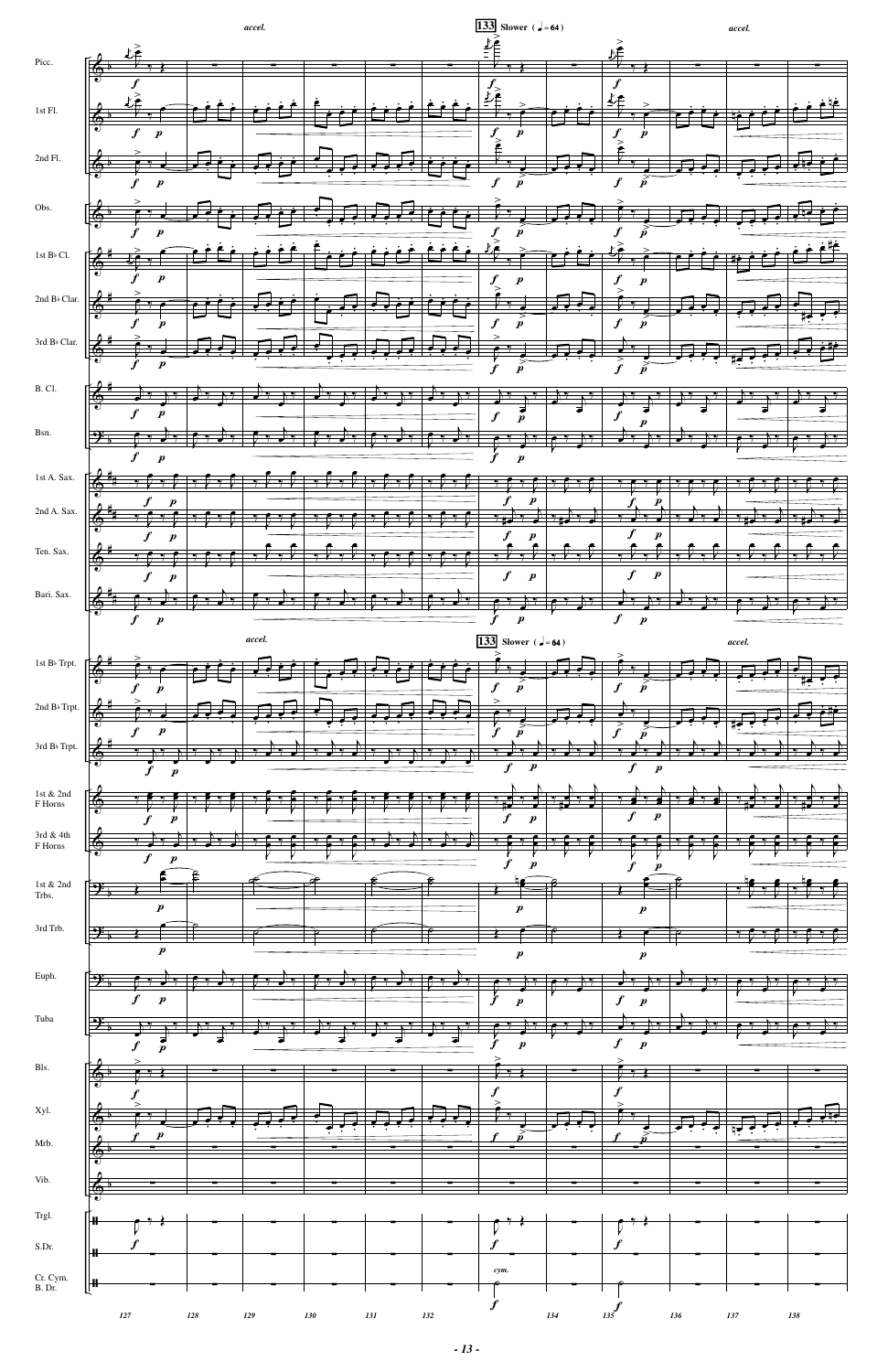

*- 14 -*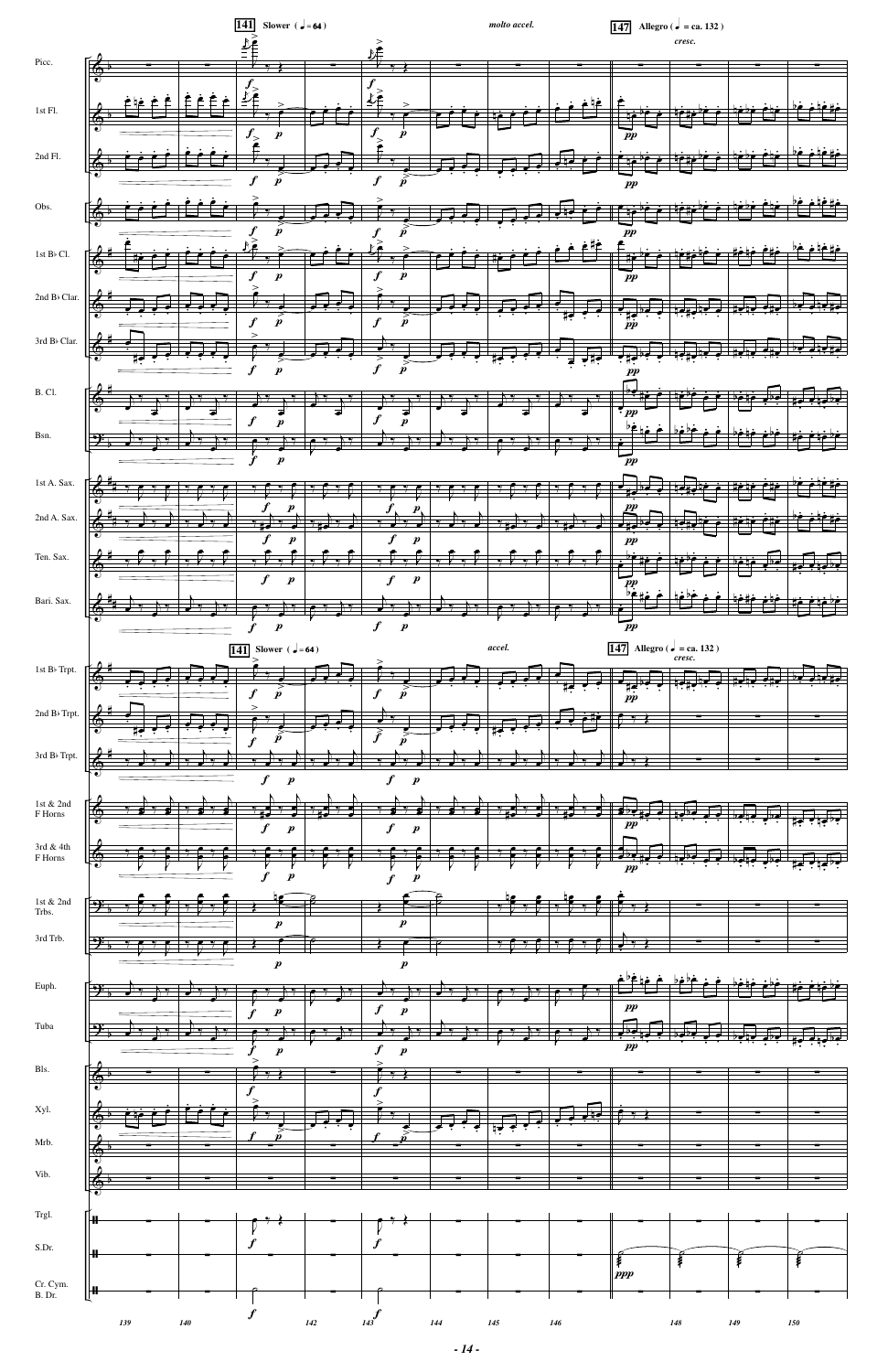

 $-15-$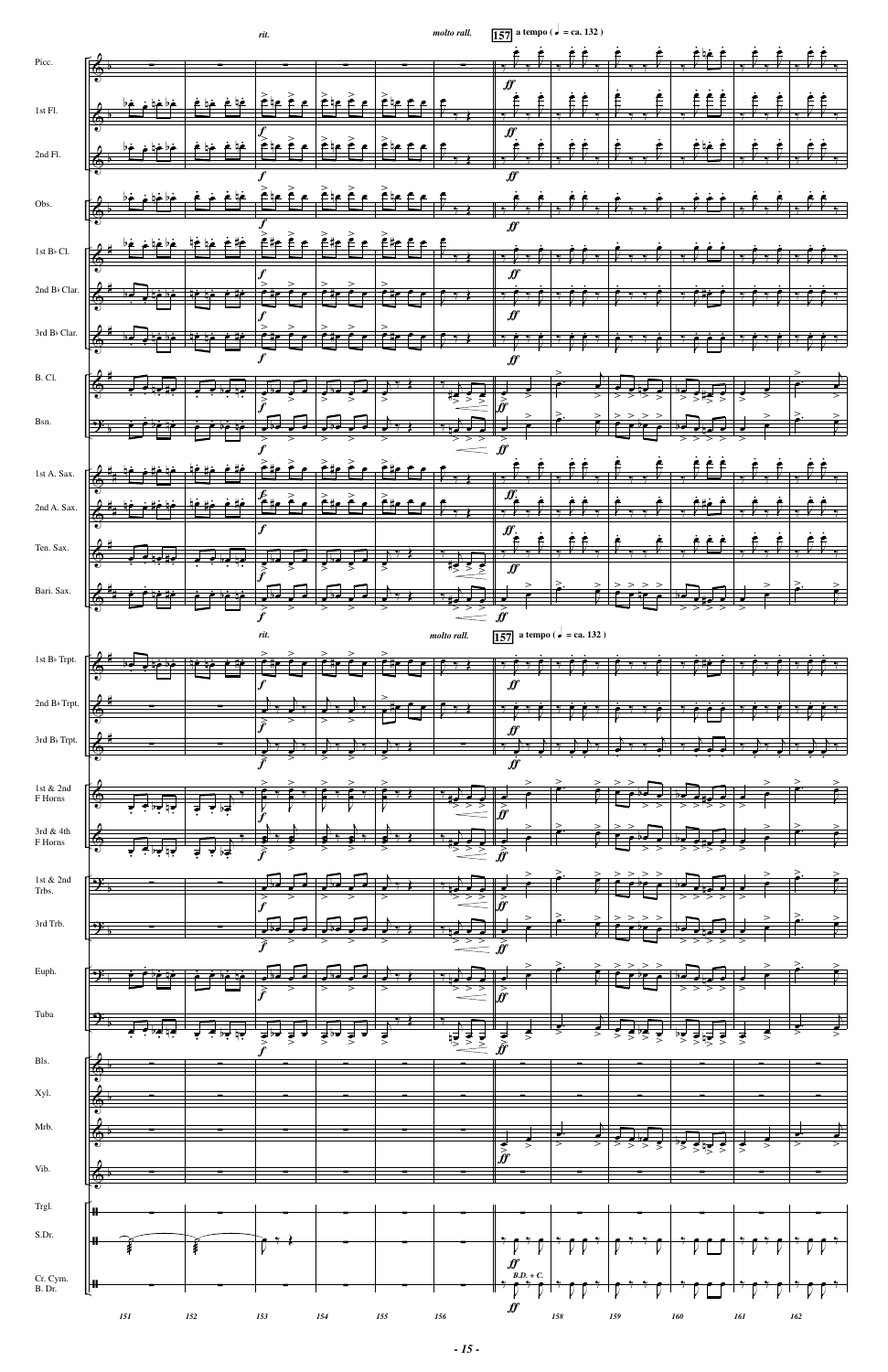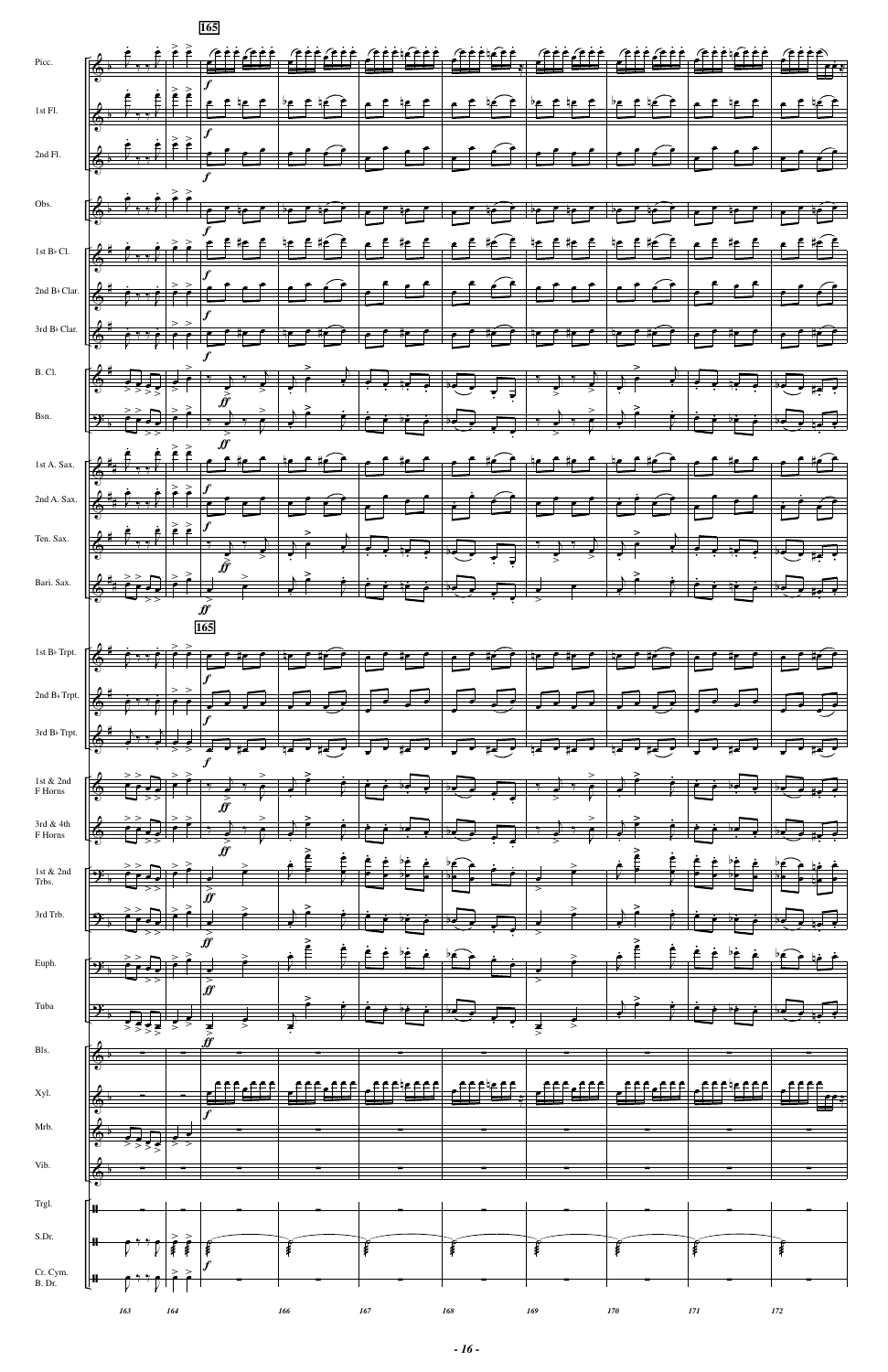



*- 17 -*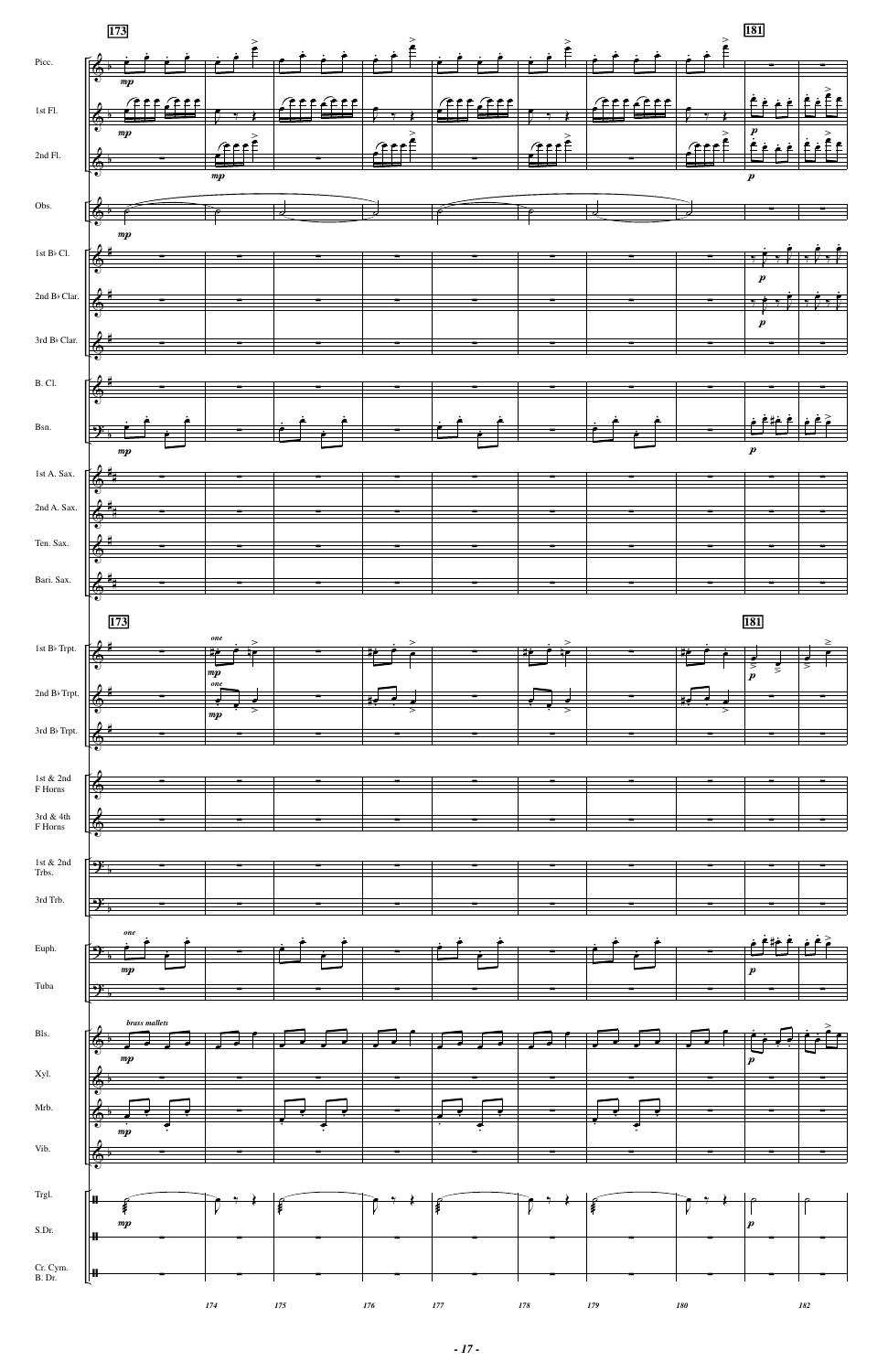

*- 18 -*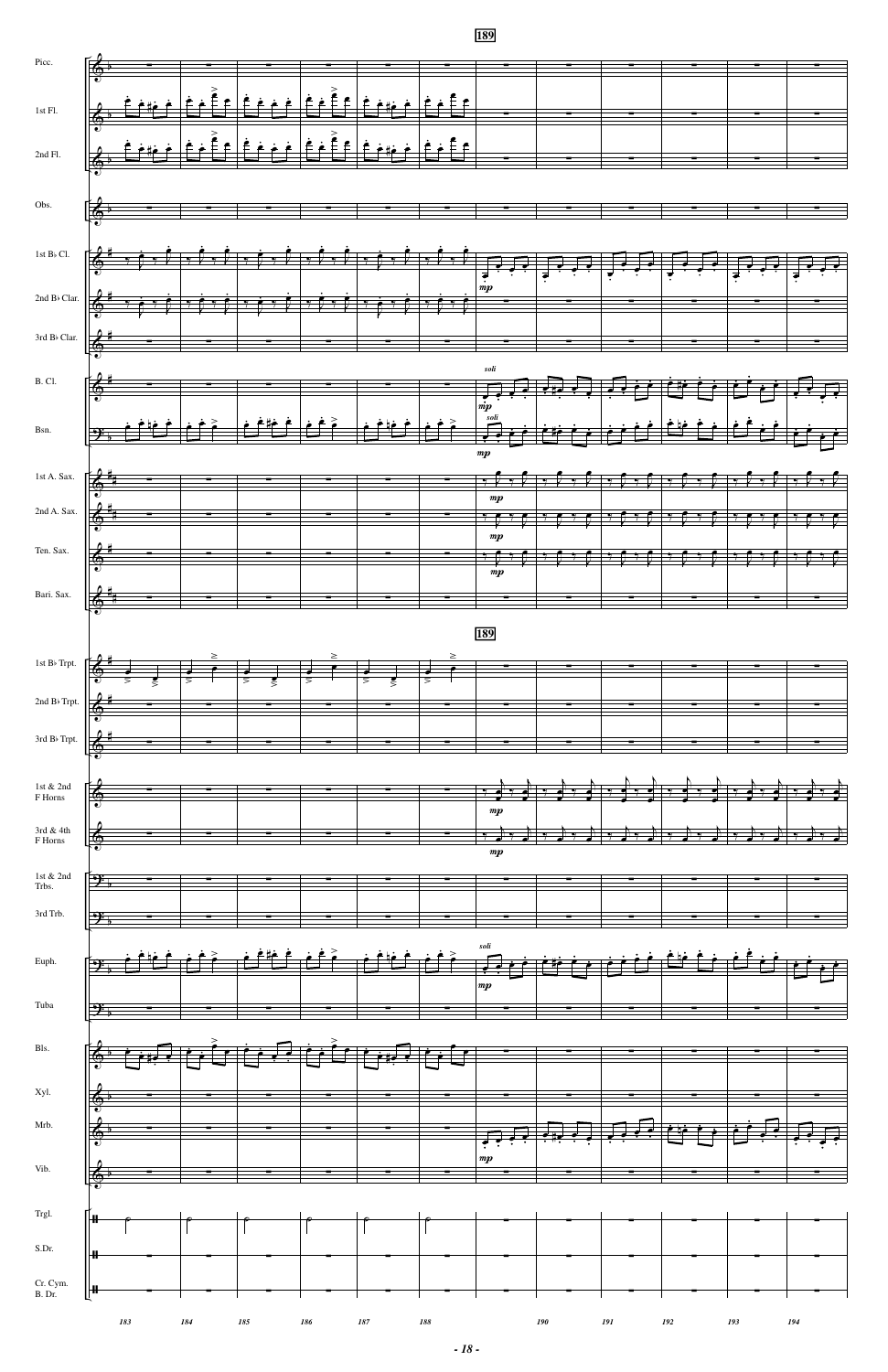





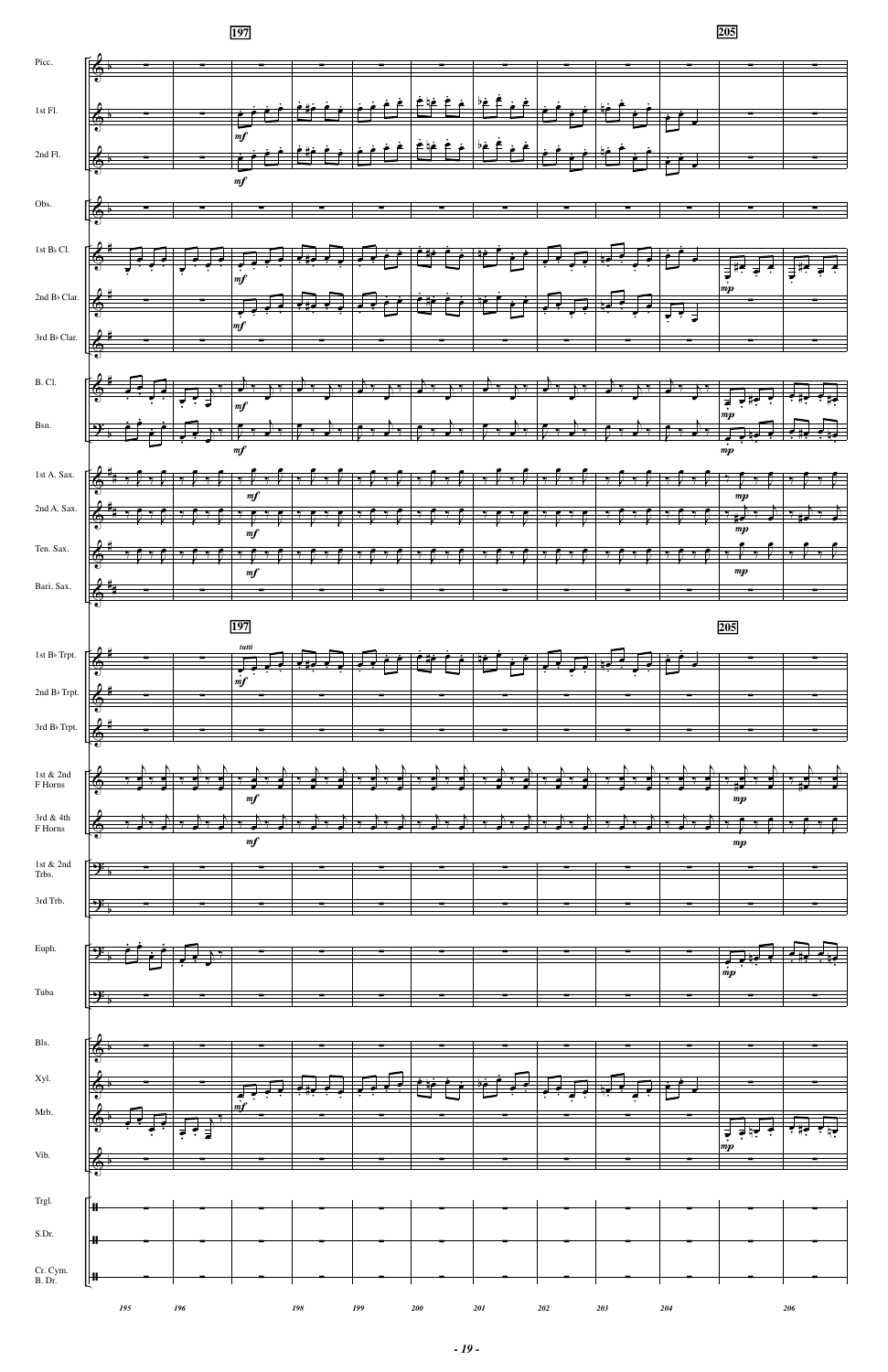

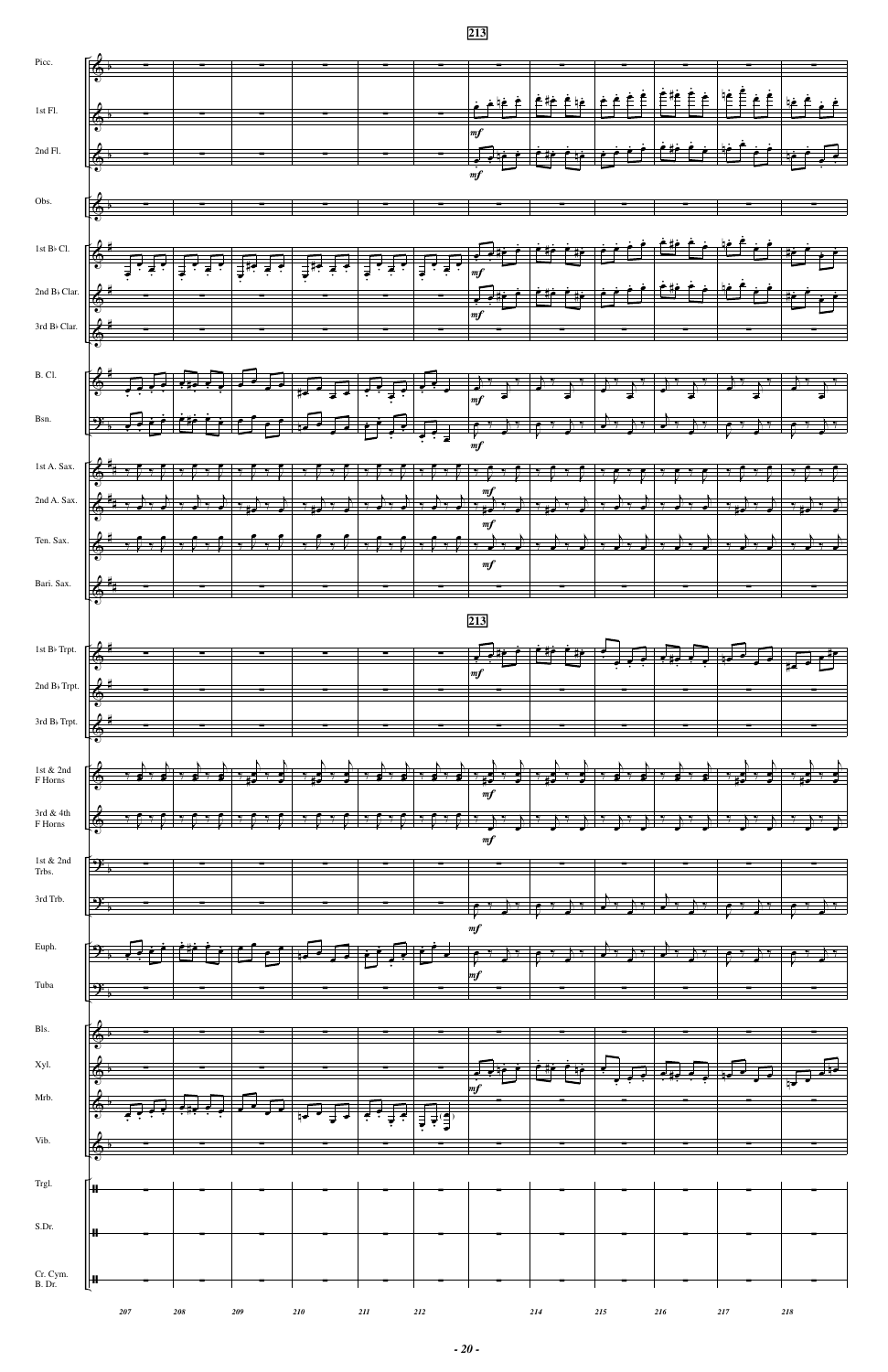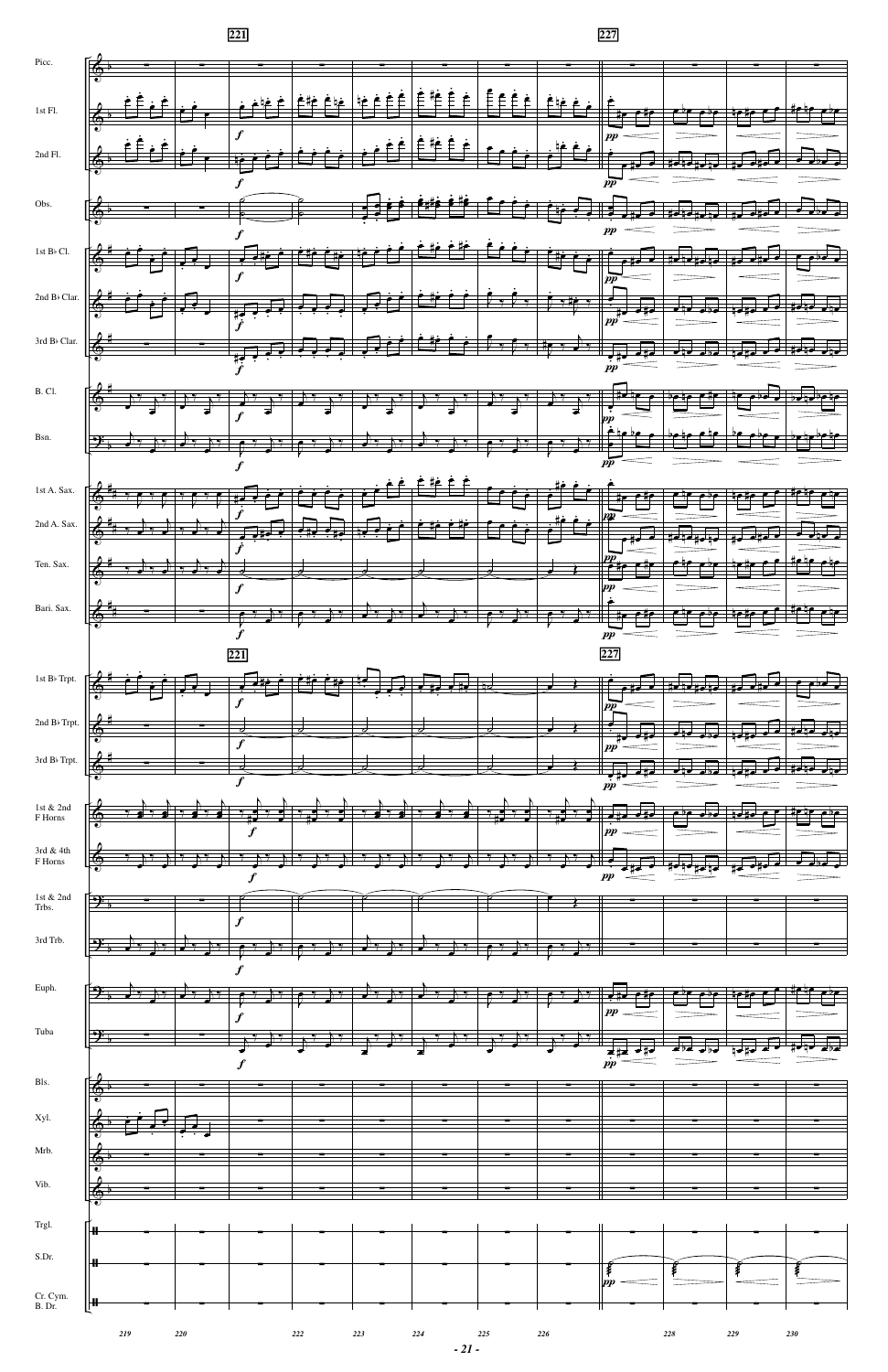

 $-22-$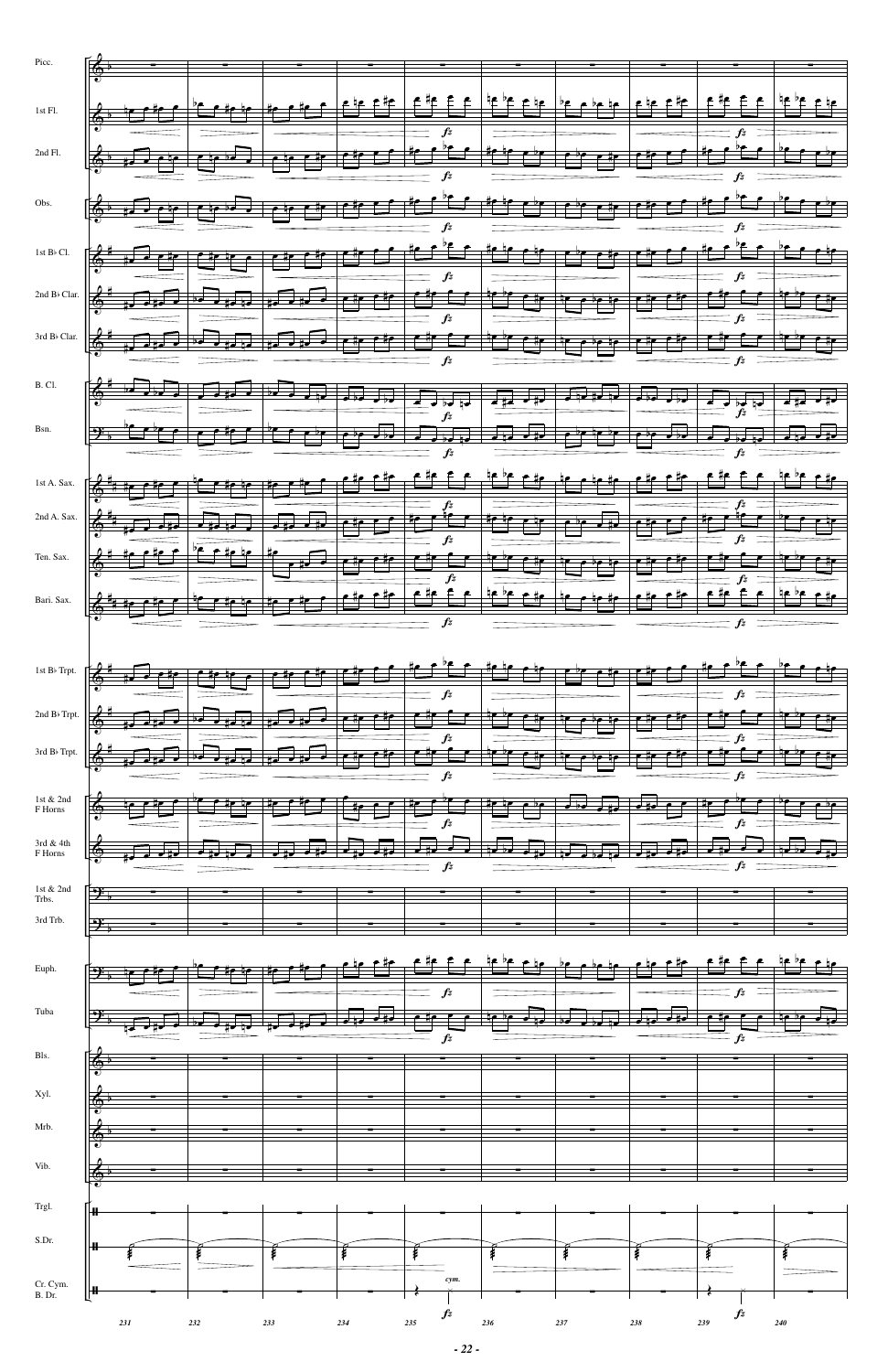

*- 23 -*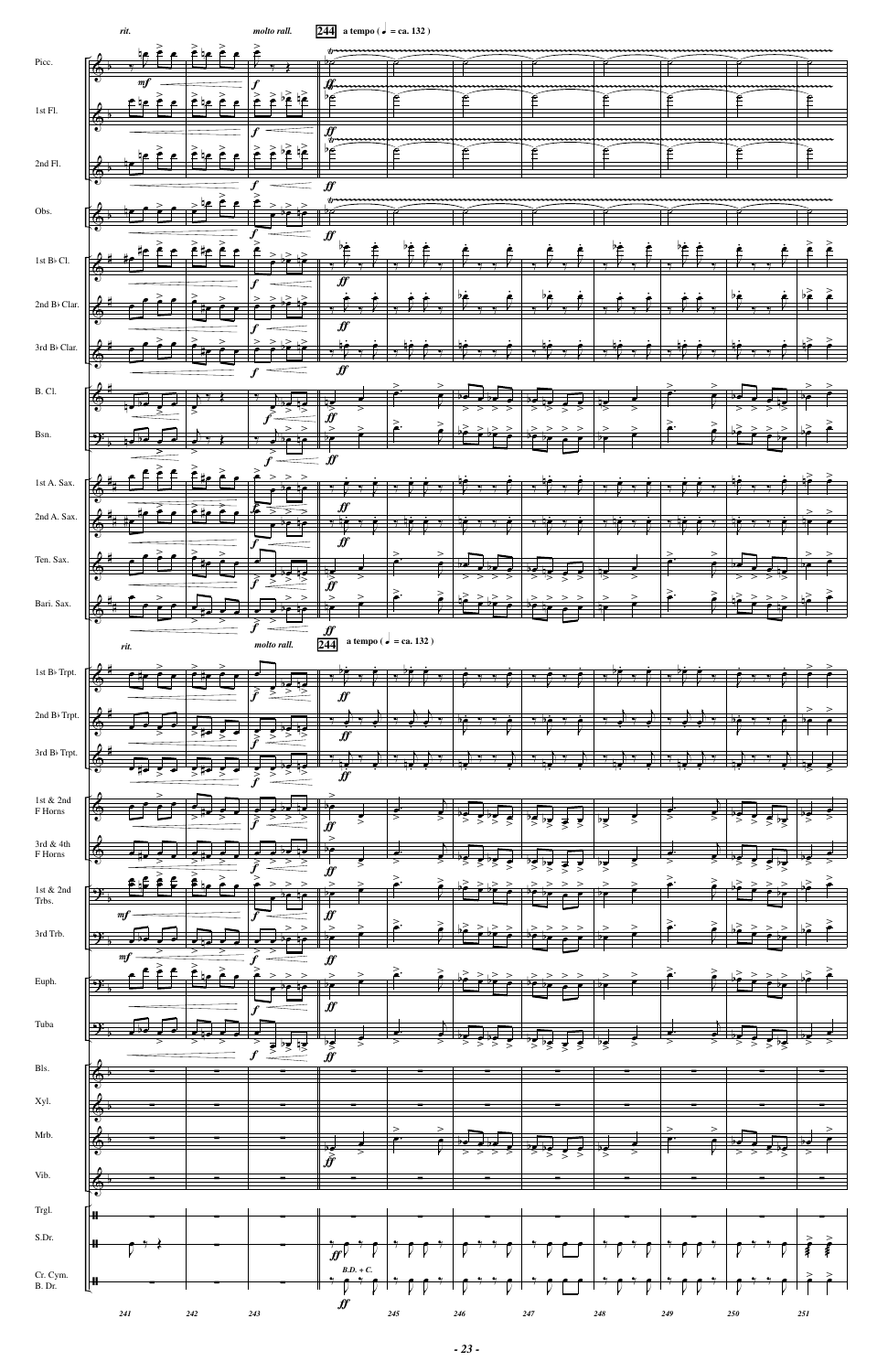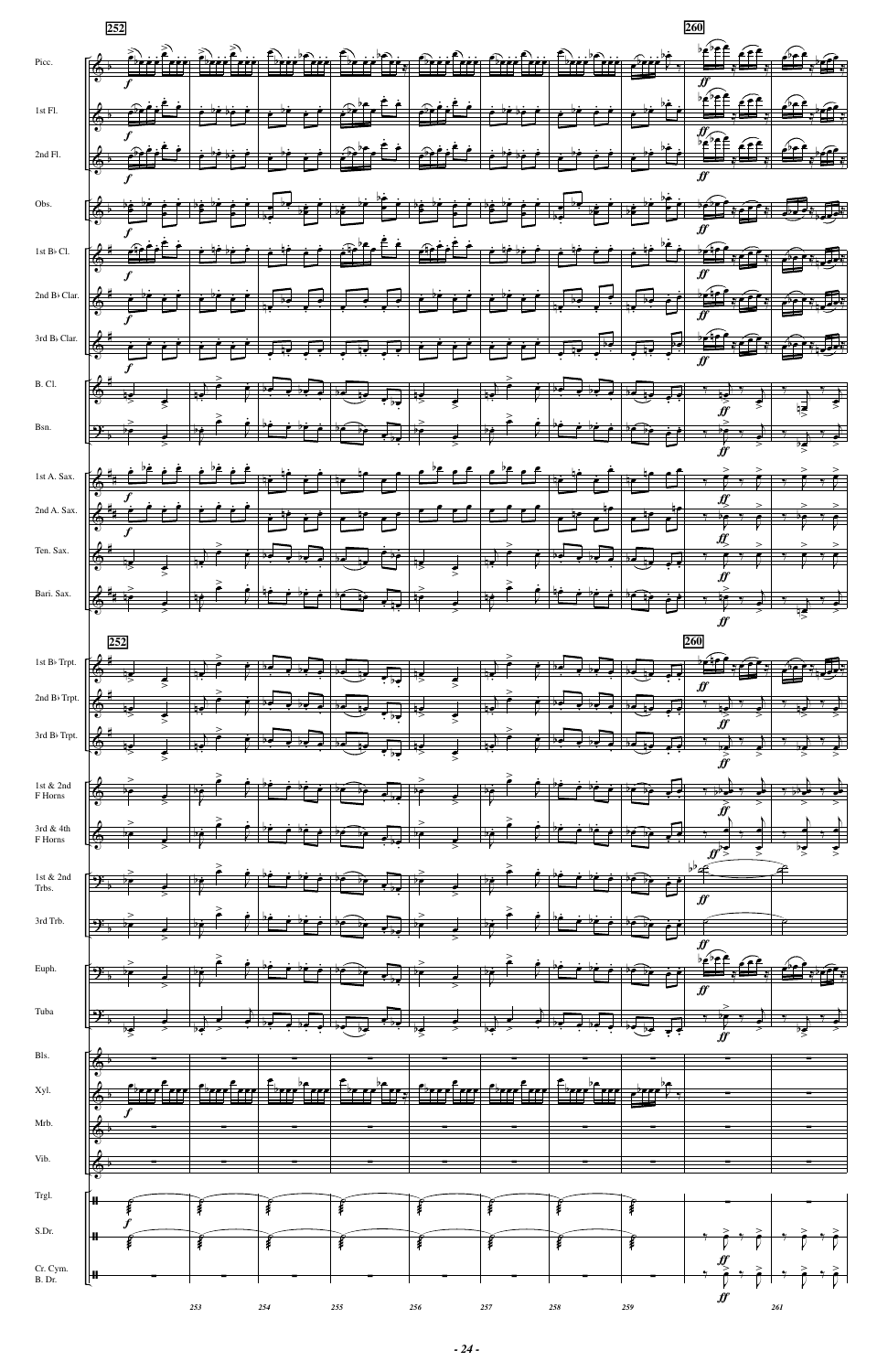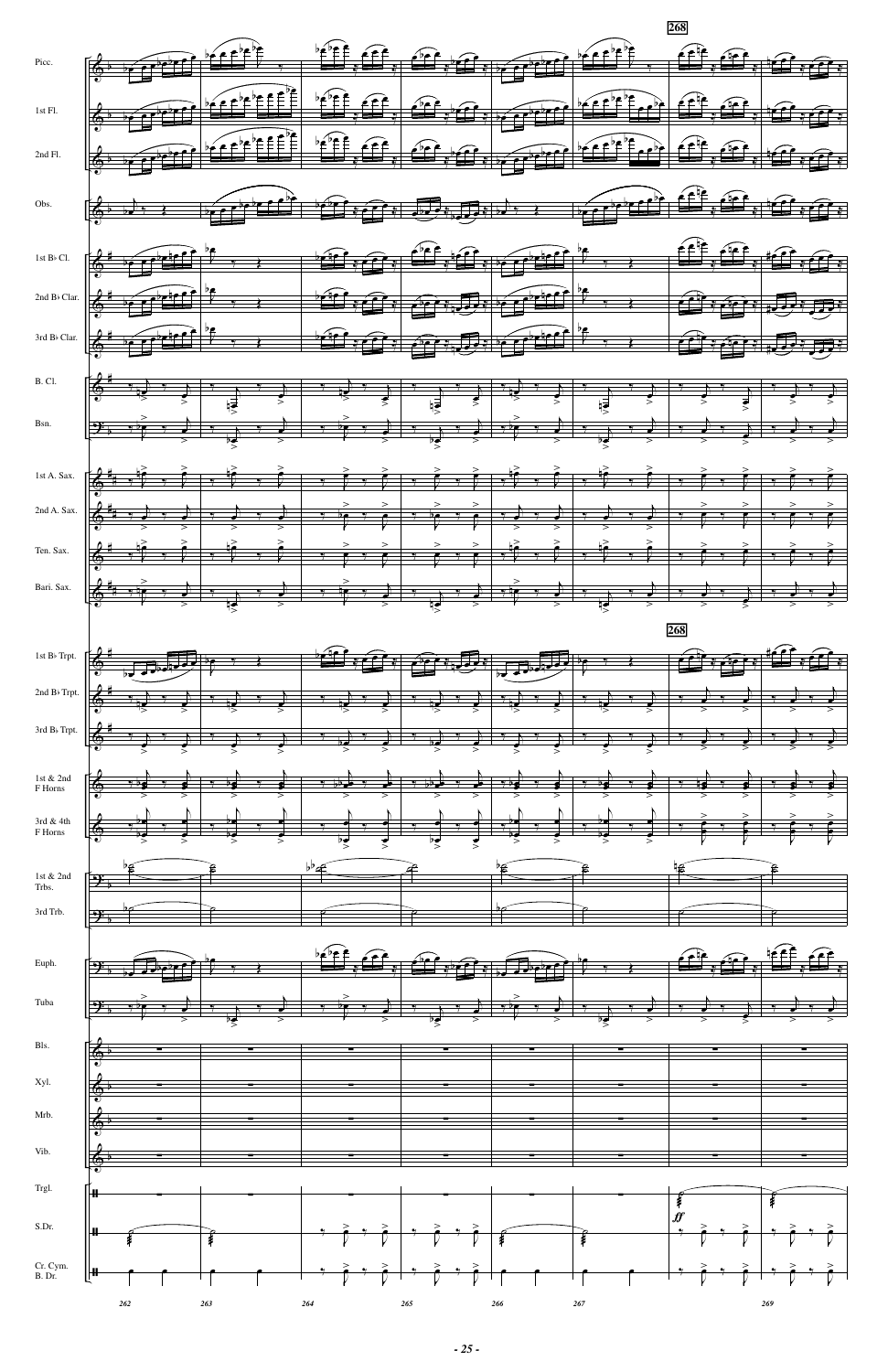

*- 26 -*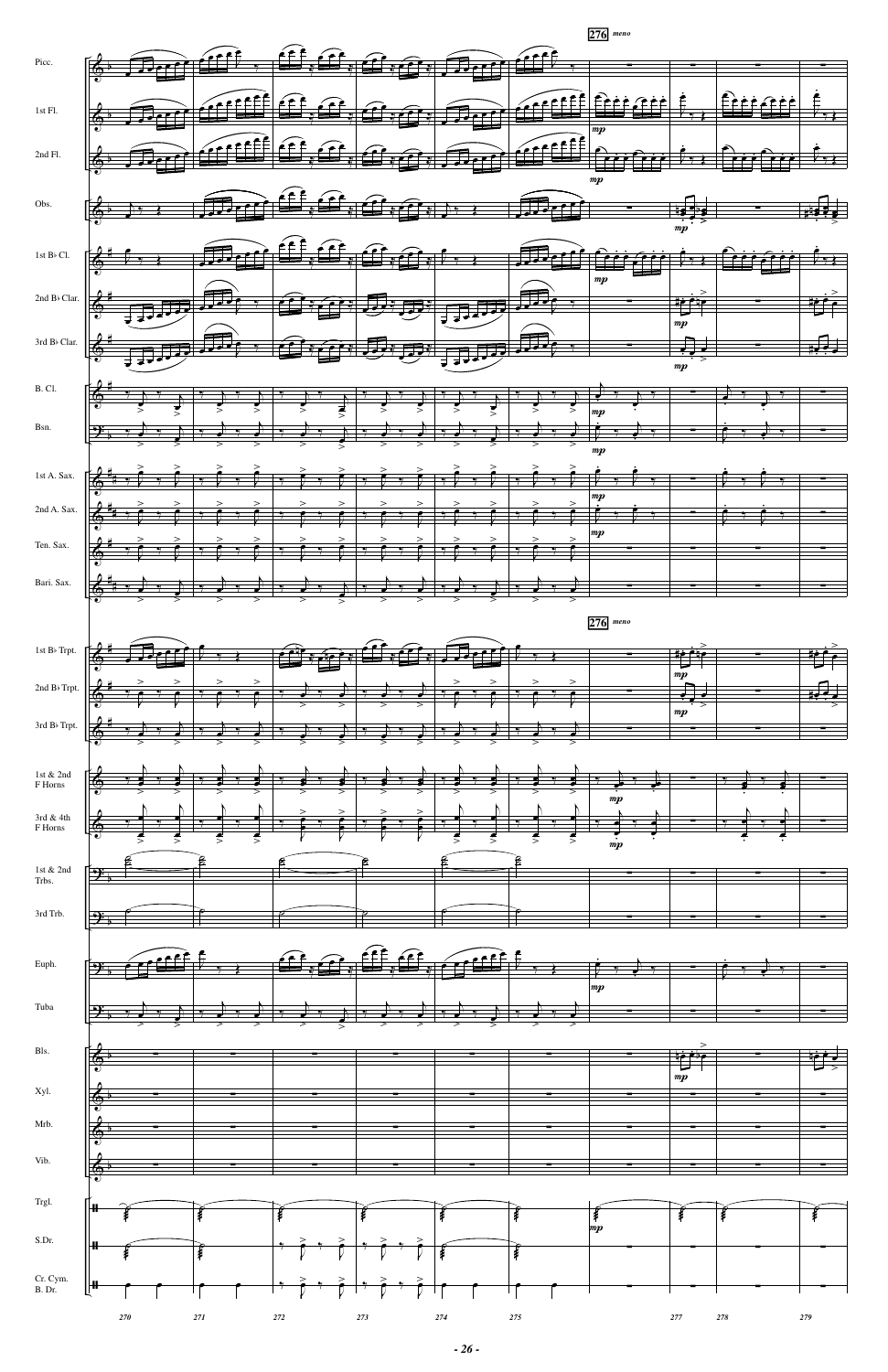

![](_page_26_Figure_3.jpeg)

*rit.*

*rall.*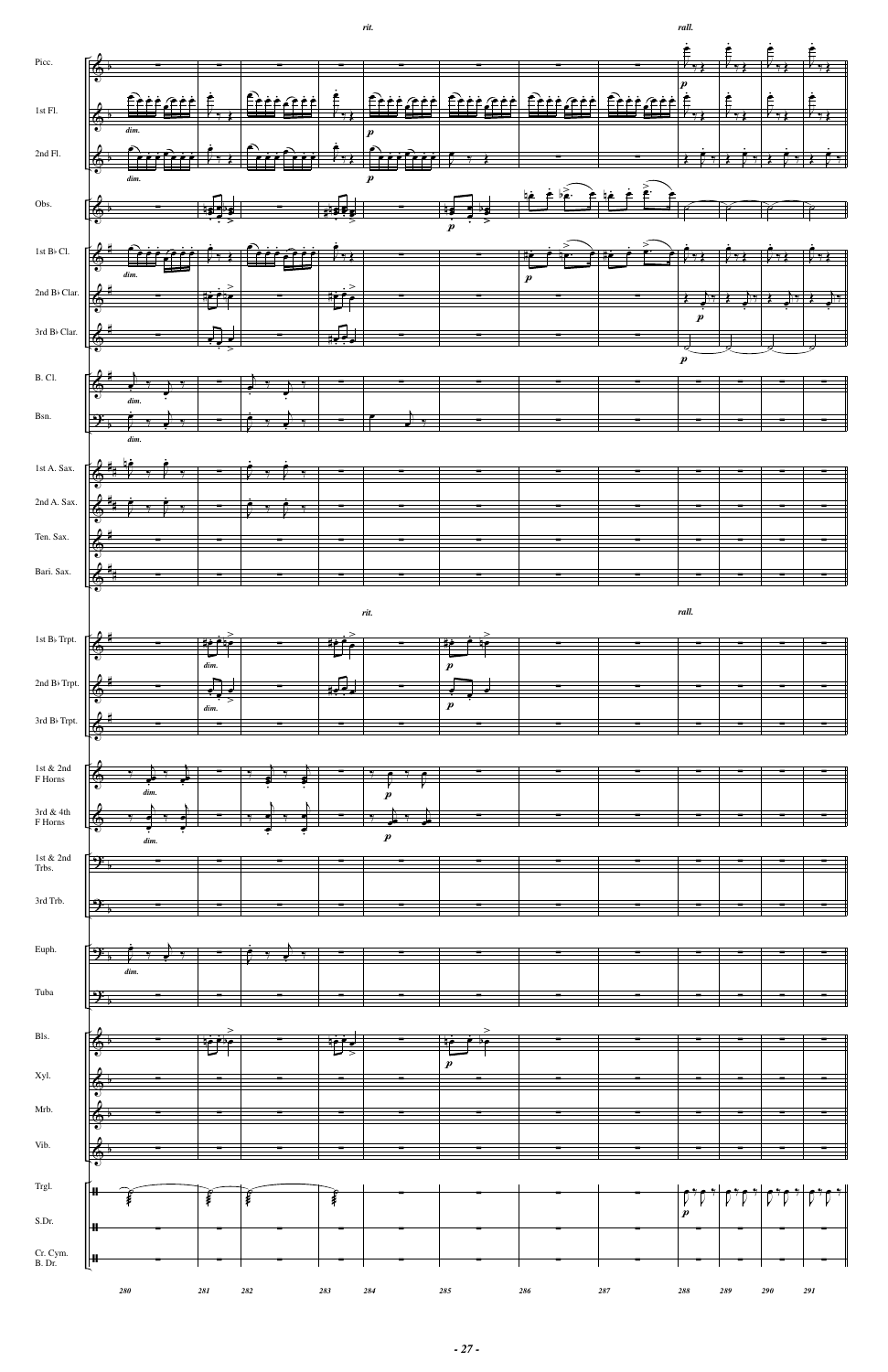![](_page_27_Figure_2.jpeg)

![](_page_27_Figure_1.jpeg)

*- 28 -*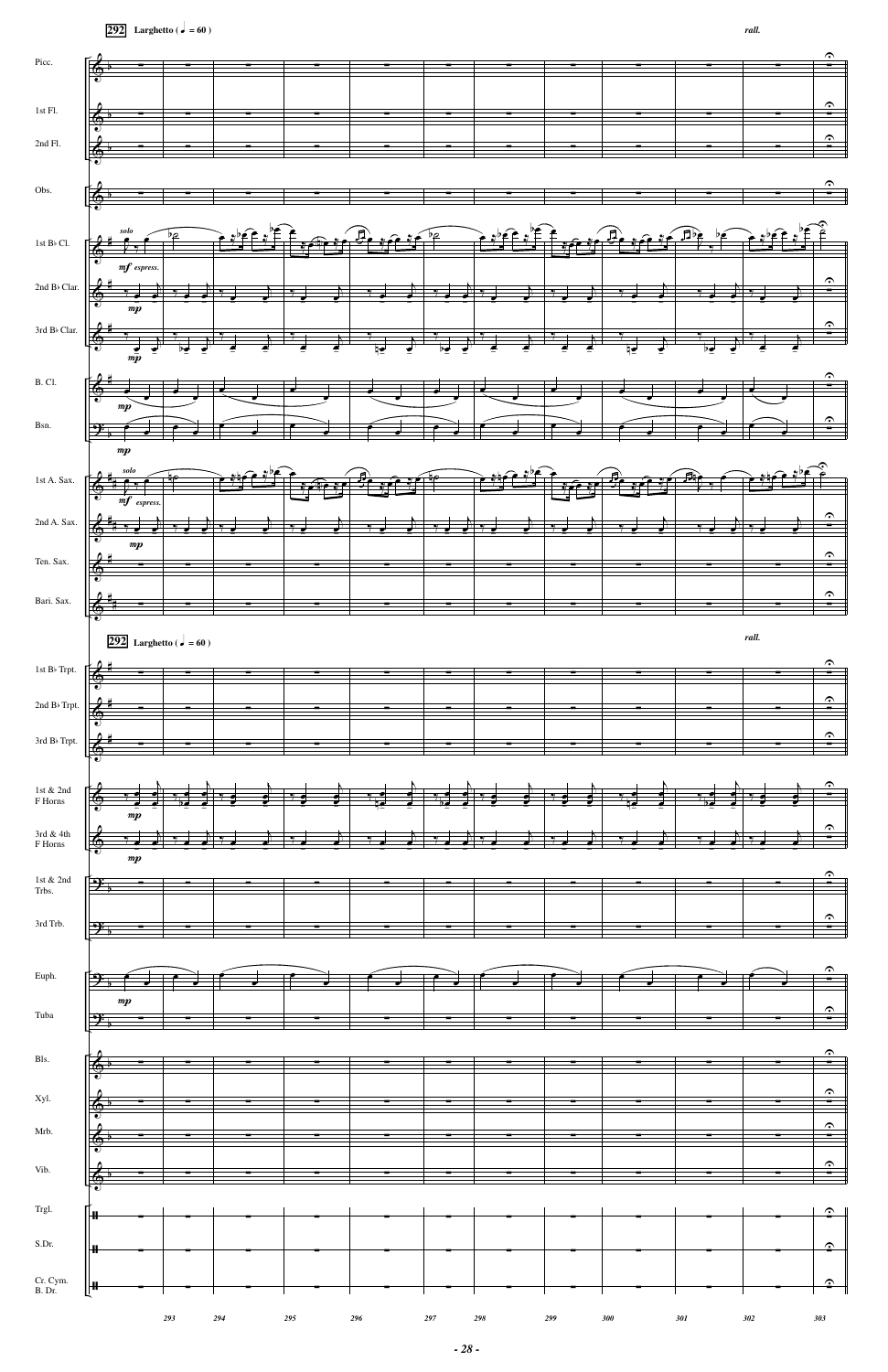![](_page_28_Figure_0.jpeg)

**312** *cresc. poco a poco*

![](_page_28_Figure_2.jpeg)

*- 29 -*